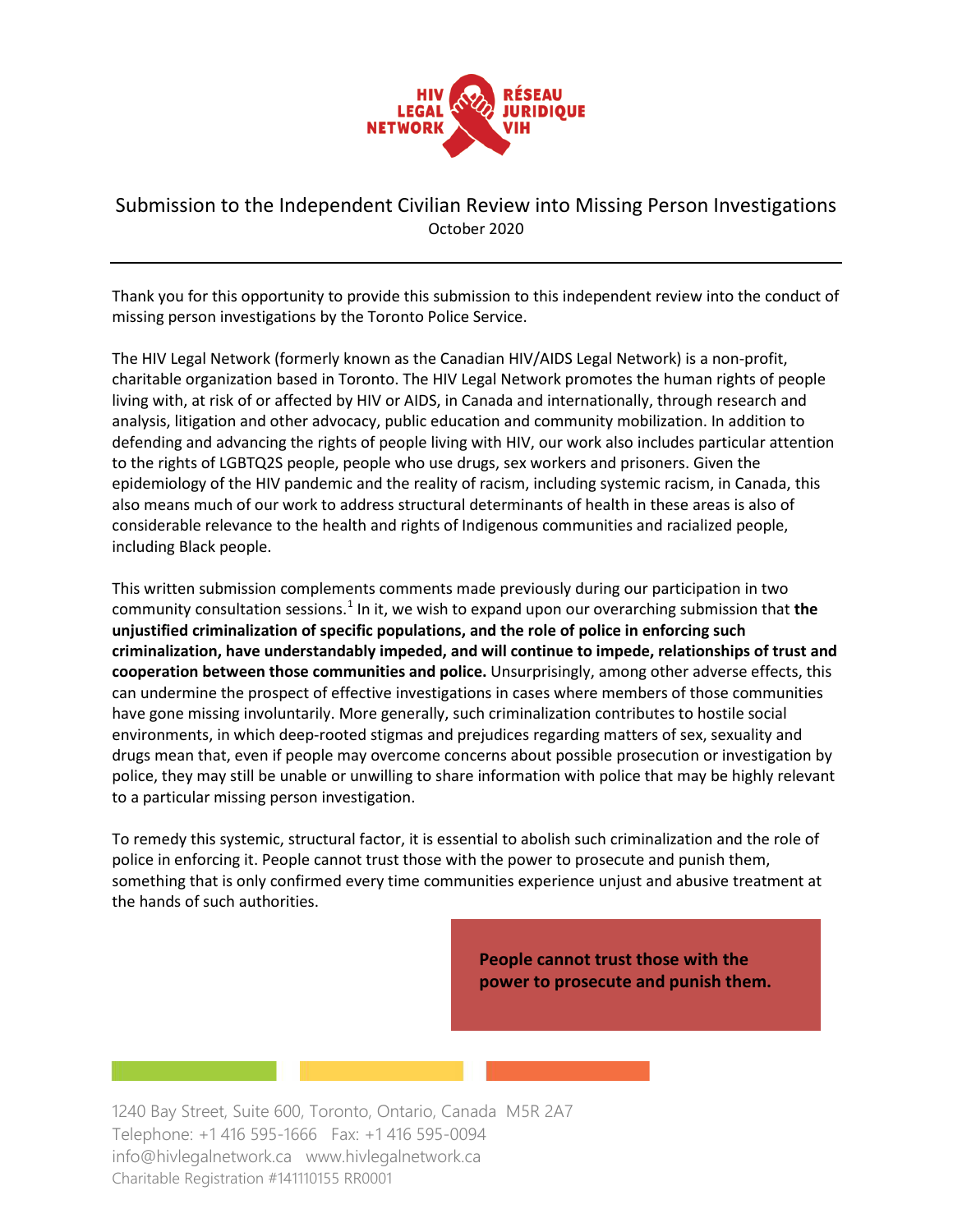In light of the events giving rise to this Independent Civilian Review, we assume that your recommendations will be rooted in an analysis of the historic and continued criminalization, *de jure* or *de facto* (e.g., through discriminatory policing), of LGBTQ2S communities, as well as the historic and ongoing reality of systemic racism in policing — and we wholeheartedly encourage you to formulate recommendations aimed at remedying these.

In this submission, we focus specifically on three other communities vulnerable, in their interactions with police, as a result of punitive criminal laws in Canada and their enforcement:

- **sex workers**;
- **people who use drugs**; and
- **people living with HIV**.

We discuss each of these in turn below, and offer a number of recommendations that we would urge you to include in your final report.

# **1. PUNITIVE SEX WORK LAWS AND THEIR ENFORCEMENT**

## *The current law*

In Canada, sex workers have been advocating for their human rights for decades. Part of this effort has included calls to repeal sex work–specific criminal laws as a first step to address the state repression that increases sex workers' vulnerability to violence. In 2013, in *Canada (Attorney General) v. Bedford*, the Supreme Court of Canada held that the criminal prohibitions on *communicating in public for the purpose of prostitution*, *keeping a common bawdy-house* and *living on the avails of prostitution* violate sex workers' constitutional right to security of the person.<sup>[2](#page-17-0)</sup>

In response, the Harper government enacted the so-called *Protection of Communities and Exploited*  Persons Act (PCEPA) in 2014,<sup>[3](#page-17-1)</sup> reintroducing in many respects the substance of the provisions previously struck down by the Court.<sup>[4](#page-17-2)</sup> Not only did the PCEPA maintain criminal prohibitions on sex work but also extended the scope of the criminal law under the guise of protecting sex workers from exploitation. As a result, demands from sex workers to remove police from their lives are often overshadowed by the myth that sex workers are no longer criminalized under the PCEPA and are, rather, protected by police and other law enforcement agencies. However, the reality experienced by sex workers is much different. Sex workers continue to be charged under the PCEPA and the harms of criminalization extend beyond the arrest, prosecution and conviction for sex work–related criminal charges.

## *The harms of the current law*

Criminal law has perpetually trapped sex workers within dualities of criminality and victimization. Whereas the previous criminal offences framed sex workers in terms of nuisance and criminality, the PCEPA legally enshrined sex workers as victims, invalidating the labour of sex work and the agency and consent of people who sell or trade sexual services. The preamble of the law itself describes sex work as inherently exploitative and claims to protect the "human dignity and the equality of all Canadians by discouraging prostitution." At the same time, the new law purports to "encourage those who engage in prostitution to report incidents of violence and to leave prostitution." However, this ideological and legal framework for sex work ensures that when sex workers do not identify as victims of sex work, law enforcement pose a threat and potential danger to sex workers and they also fall outside the law's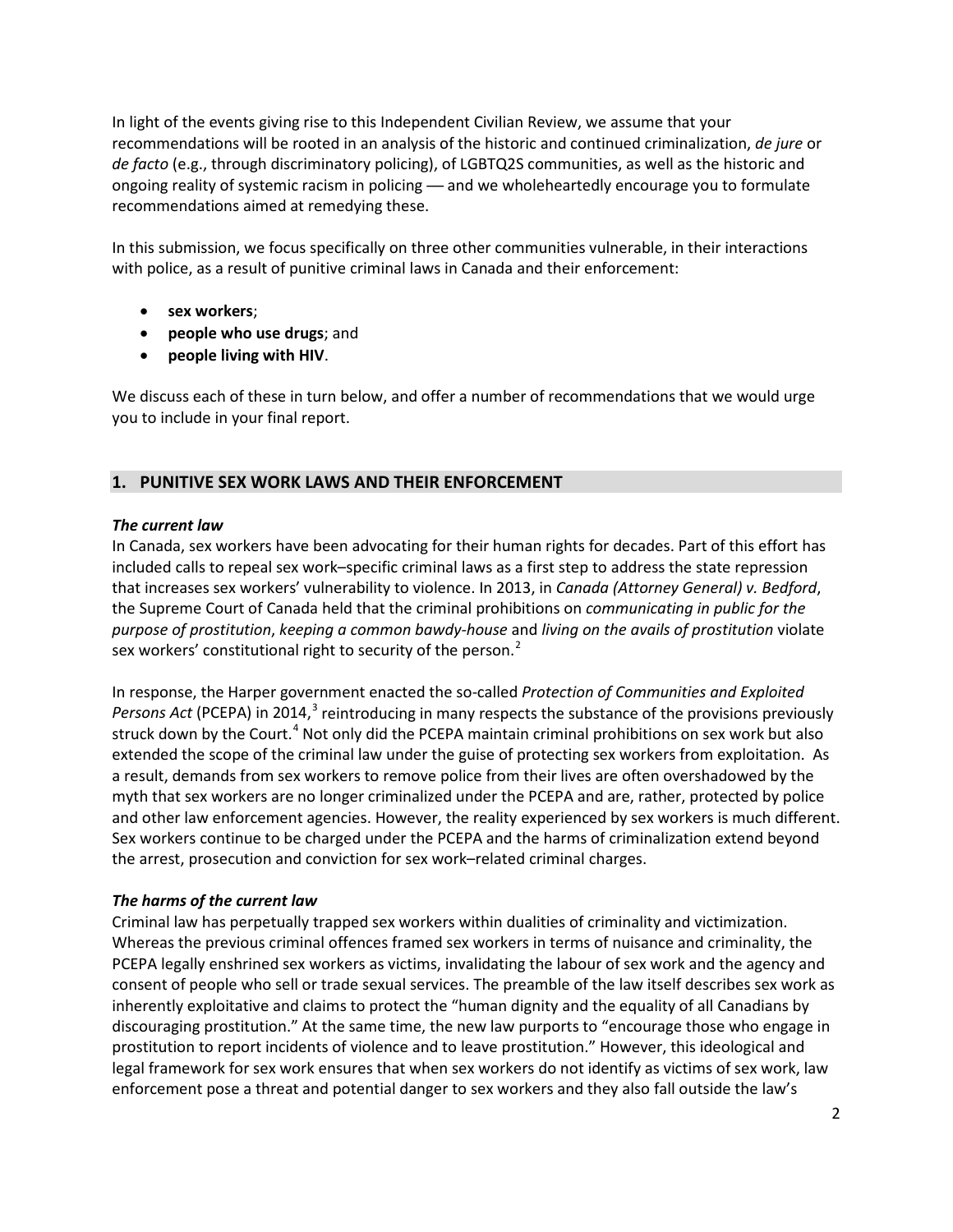protection; as a result, **sex workers' experiences of actual violence go unaddressed**.

In 2016, the UN Committee on the Elimination of Discrimination Against Women (CEDAW Committee) expressed concern about the "potentially increased risk to the security and health of women in prostitution, particularly Indigenous women, brought about by the criminalization of prostitution under certain circumstances as provided for in the new legislation" and recommended that Canada "[f]ully decriminalize women engaged in prostitution and assess the impacts of the *Protection of Communities and Exploited Persons* [PCEPA], notably on the health and security of women in prostitution."[5](#page-18-0) Nearly six years since the passage of the PCEPA in 2014, sex workers in Canada continue to be arrested, $6$  as do those who purchase sex and third parties involved in sex work.<sup>[7](#page-18-2)</sup> Sex workers have been prosecuted under the offences related to third-party benefits and trafficking when they work with, gain material benefits from, or assist other sex workers to enter or work in Canada.<sup>[8](#page-18-3)</sup> In particular, Indigenous women and youth, as well as migrant, racialized and trans women, face targeted violence, stigmatization, hyper-surveillance and over-policing under the PCEPA.<sup>[9](#page-18-4)</sup>

These findings are not surprising. PCEPA reflects the so- called 'Nordic approach' to prostitution, in which the purchase of sex is prohibited, while the sale of sex is technically not. In practice, the law continues to criminalize sex workers, who continue to be arrested, in addition to criminalizing those who purchase services from sex workers and third parties involved in sex work. Numerous studies have concluded that banning the purchase of sexual services has contributed to violence against sex workers, who are forced to work in isolation and in clandestine locations, as well as to rush negotiations with potential clients for fear of police detection.<sup>[10](#page-18-5)</sup> Predators are aware that in a criminalized regime, sex workers actively avoid police for fear of detection, apprehension and, in the case of migrant women, deportation. In Canada, research has demonstrated that police targeting of clients (and third parties) rather than sex workers has not affected rates of violence against sex workers or enhanced sex workers' control over their sexual health and HIV prevention.<sup>[11](#page-18-6)</sup> In a study involving 299 sex workers from Vancouver, B.C., more than 26% of respondents reported negative changes after the passage of the PCEPA, including a reduced ability to screen clients and reduced access to workspaces and clients.<sup>[12](#page-18-7)</sup> By facilitating the removal of sex workers from public spaces, such tactics have merely perpetuated labour conditions that render sex workers at increased risk for violence and poor health.<sup>[13](#page-18-8)</sup>

At the same time, research in Canada has shown that criminalizing third parties (e.g. drivers, security,

bookers, webmasters, business owners, receptionists) who work with or for sex workers, or who employ sex workers, forces sex workers to work in isolation, away from support networks and without proven safety mechanisms.<sup>[14](#page-18-9)</sup> Evidence has demonstrated the role of safer work environments and supportive housing through supportive managerial and venue-based practices, which allow sex workers to work together and promote access to health and support services, in reducing violence and health risks among sex workers.<sup>[15](#page-18-10)</sup> Third parties — who in some cases are sex workers themselves — can be helpful resources for other sex workers, especially migrant sex workers

Predators are aware that in a criminalized regime, sex workers actively avoid police for fear of detection, apprehension and, in the case of migrant women, deportation.

who may have limited resources and face language barriers.<sup>[16](#page-18-11)</sup> A legal framework that subjects all third parties to criminal sanctions without evidence of abuse or exploitation drives the sex industry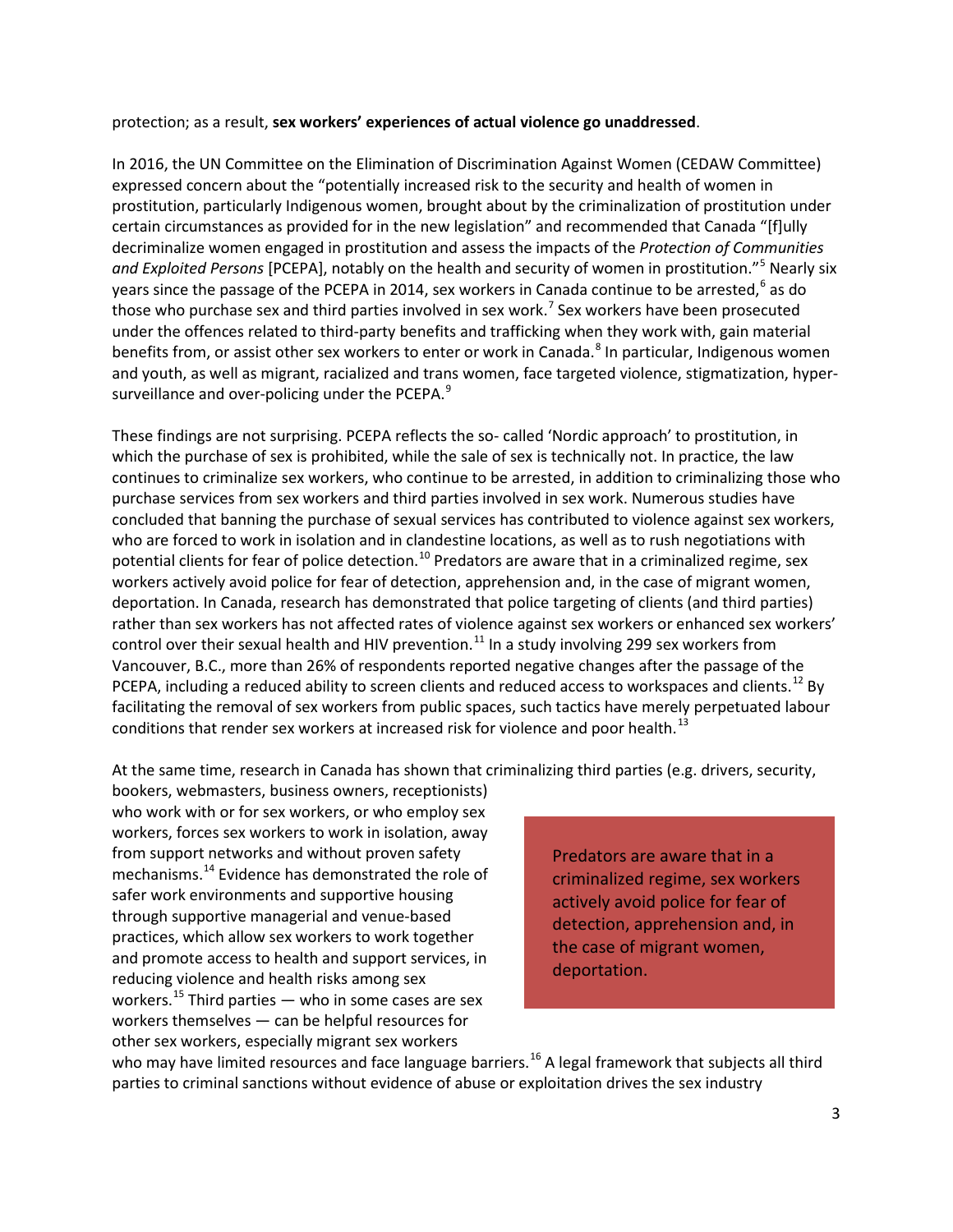underground where labour exploitation can flourish, and deters sex workers from seeking protection from legal authorities when they experience violence, because they fear that they and/or their employer may be charged with prostitution-related offences.<sup>[17](#page-19-0)</sup>

Moreover, since the passage of the PCEPA, criminalizing sex work has been deemed to be a central strategy to protect women from human trafficking and has resulted in the conflation of sex work with human trafficking.<sup>[18](#page-19-1)</sup> This strategy has enabled law enforcement to intensify police surveillance and other law enforcement initiatives against sex workers.<sup>[19](#page-19-2)</sup> Greater surveillance of migrant and Indigenous women who leave their communities has undermined their relationships with family members or others who may offer them safety or support, including in circumstances where they may be selling sex. Migrant sex workers, who are legally prohibited from working in the sex industry, are under constant threat of detention and deportation, thus hindering their access to health and support services and the police for fear of being labeled victims of trafficking.<sup>[20](#page-19-3)</sup> Immigration restrictions prohibiting women from working in legal establishments offering sensual services, such as strip clubs, massage parlours and escort services, further serve to infantilize migrant women and treat them as incapable of making their

own life decisions. Such policing initiatives have not resulted in more protection or safety for trafficked persons.<sup>[21](#page-19-4)</sup> An effective anti-trafficking strategy should prioritize support to people who wish to seek help, rather than employing law enforcement measures as a method of protection.

In such an environment of criminalization, and of police surveillance, harassment and abuse – ironically sometimes 'justified' in the name of 'protection' – it is little surprise that **sex workers, and their families, friends, loved ones and associates, are unlikely to see the police as indeed a source of protection or to volunteer information that could disclose involvement in sex work or related activities**, even though in some cases, such information could be relevant to a missing person investigation.

*A (partial) remedy: decriminalization*

The Canadian Alliance for Sex Work Law Reform

"Sex workers' fear of detection and arrest or harassment from police is one of the main factors contributing to violence against sex workers and unhealthy working conditions. Certain communities of sex workers are profiled and oversurveilled by police — particularly Indigenous women who sell and trade sex, racialized sex workers and people who work on the street."

*-- Canadian Association of Sex Work Law Reform (2017)*

(CASWLR), a coalition of groups across Canada – almost all of them led by and for sex workers, with some allied groups –issued a comprehensive report in 2017 with more than 60 recommendations aimed at better protecting the lives, health and safety of sex workers.<sup>[22](#page-19-5)</sup> The first, and foundational, recommendation is the **complete decriminalization of sex work** as a first step to protecting and respecting the human rights of all sex workers — this begins with the removal of criminal and immigration laws that criminalize sex work, which recommendation has been endorsed by more than 150 civil society organizations across Canada.<sup>[23](#page-19-6)</sup>

Decriminalizing sex work is in line with recommendations made by numerous UN entities, including UNAIDS,  $24$  UNDP<sup>[25](#page-19-8)</sup> and the Global Commission on HIV and the Law.  $26$  The UN Special Rapporteur on the right to health has described the negative ramifications of criminalizing third parties such as brothel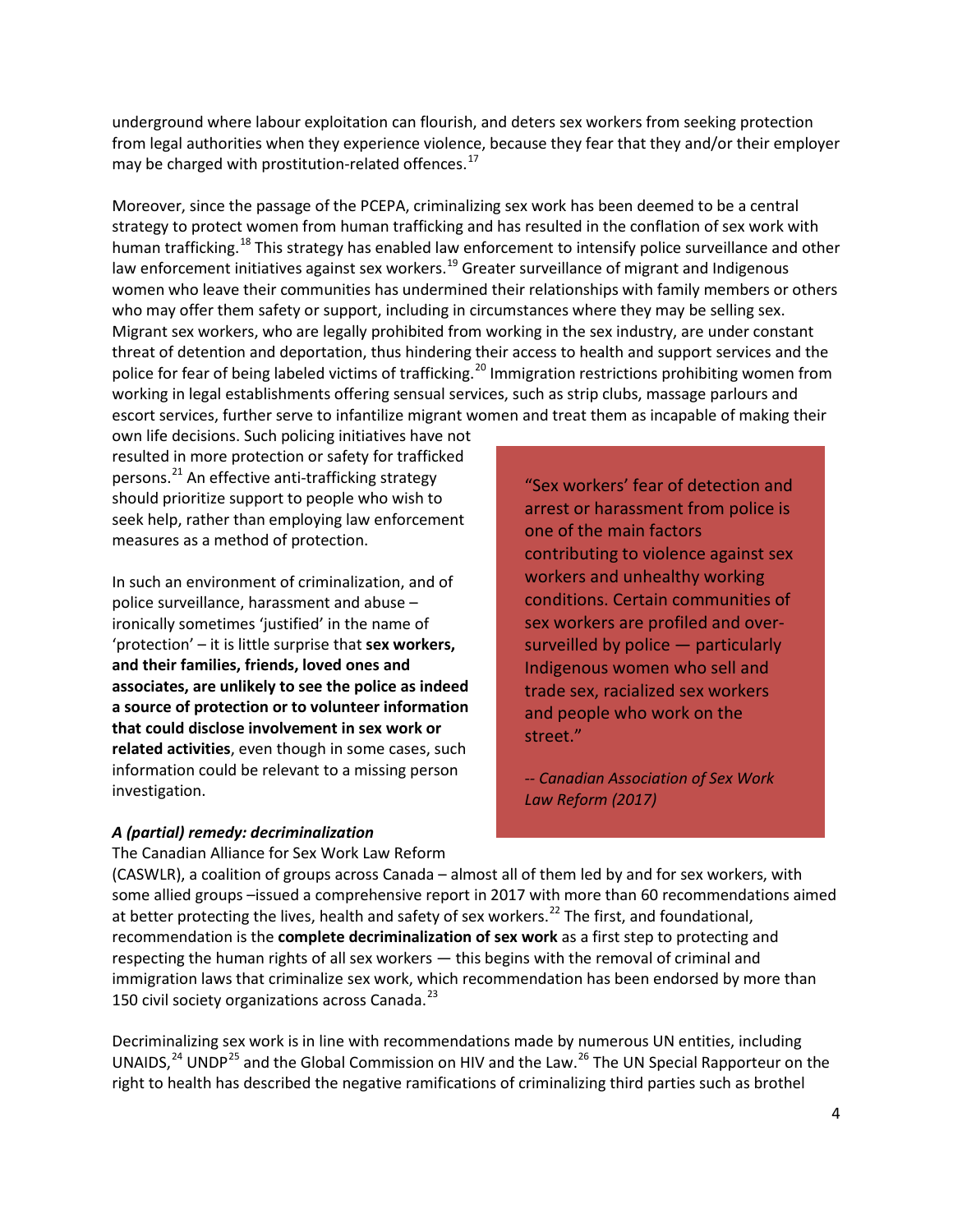owners, called for the decriminalization of sex work, and denounced the conflation of sex work and human trafficking.<sup>[27](#page-20-0)</sup> The UN Special Rapporteur on violence against women has noted the need to ensure that "measures to address trafficking in persons do not overshadow the need for effective measures to protect the human rights of sex workers."[28](#page-20-1) Similarly, UN Women has expressed its support for the decriminalization of sex work, acknowledged that sex work, sex trafficking and sexual exploitation are distinct, and that their conflation leads to "inappropriate responses that fail to assist sex workers and victims of trafficking in realizing their rights."<sup>[29](#page-20-2)</sup> Human rights organizations such as Amnesty International,<sup>[30](#page-20-3)</sup> Human Rights Watch,<sup>[31](#page-20-4)</sup> the Global Alliance Against Traffic in Women<sup>[32](#page-20-5)</sup> and the Center for Health and Gender Equity<sup>[33](#page-20-6)</sup> have also studied the human rights implications of criminalizing sex work and have recommended the repeal of sex work–specific criminal laws, including those that criminalize clients and third parties.

#### **Case study:**

Brandy, an Indigenous sex worker, has faced unrelenting police surveillance, racial profiling, harassment and interrogation when she works, including encounters with police posing as clients. In 2016, police officers arbitrarily stopped Brandy on the street while she was on her way to meet a client and demanded to know where she was going. When Brandy tried to leave, the officers restrained her, tackled her to the ground, hit her with a baton, tased her and punched her, fracturing one of her ribs. Brandy was arrested and detained overnight. For Brandy and other sex workers, this was not an isolated incident, but reflects a systematic pattern of harassment and abuse that law enforcement officers — empowered by sex work–specific criminal and other laws — have perpetuated against sex workers since the passage of the PCEPA.<sup>[34](#page-20-7)</sup>

#### *Recommendations*

In light of the above considerations, we urge this Independent Civilian Review to put forward recommendations including the following:

- The federal government should **repeal all sex work–specific criminal laws**, and work with sex workers to develop a legislative framework that respects, protects and fulfills their human rights.
- The federal government should **repeal all immigration regulations that prohibit migrant people from working in the sex industry** and have led to the detention and deportation of migrant sex workers.
- Federal, provincial/territorial and municipal governments should **fund and support programs and services that are developed by people who have lived experience trading or selling sexual services**, including sex worker–led outreach, ensuring that such measures are made available to everyone, not only to people who identify as "trafficked."
- Federal, provincial/territorial and municipal governments should **support concrete measures to improve the safety of individuals selling sexual services and to assist those who wish to transition out of the sex industry**, including by providing significant resources for income support, poverty alleviation, housing, childcare, education and training, and treatment and support for those seeking to reduce or end substance use they find problematic.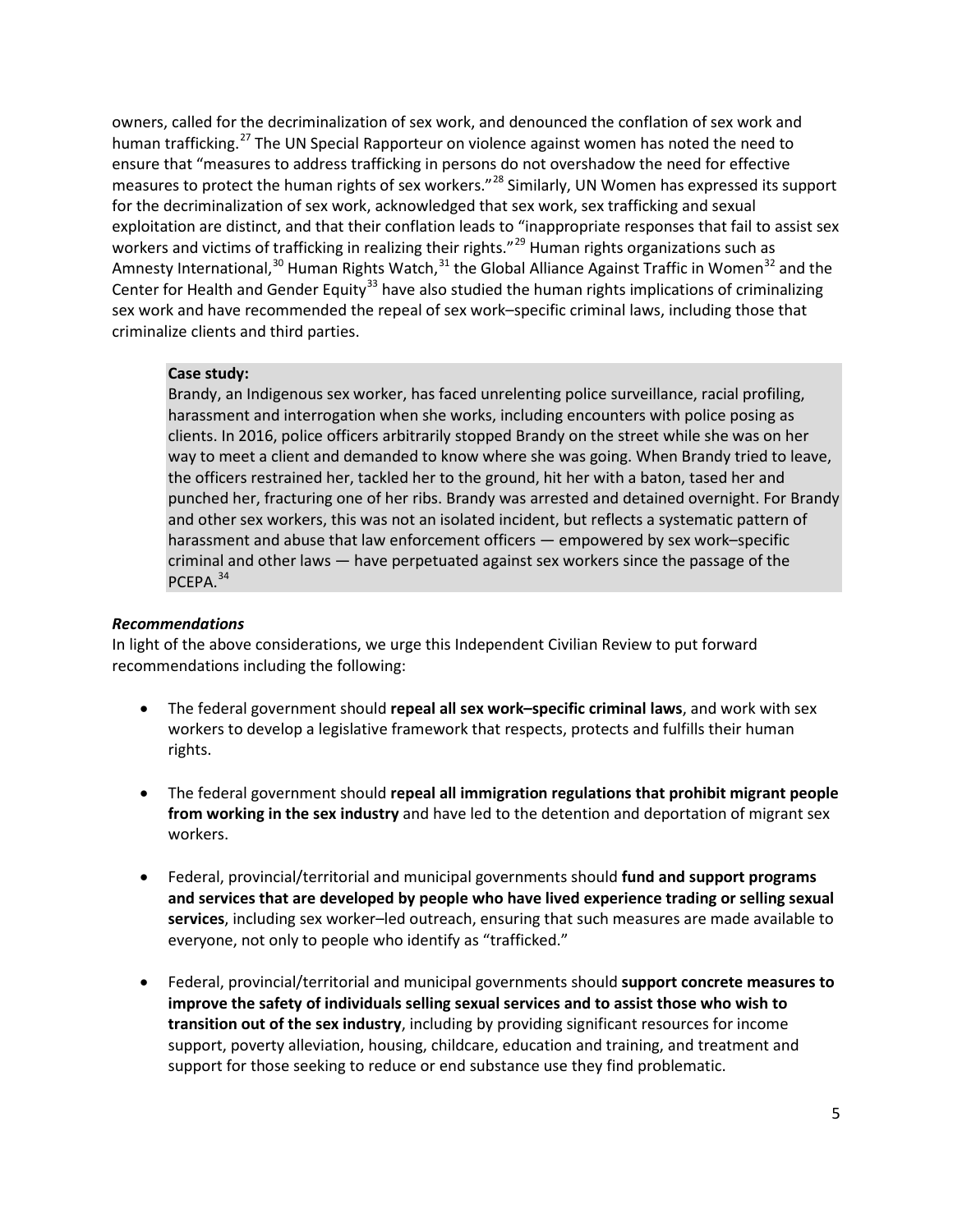Furthermore, we urge you to consider a number of additional recommendations specific to policing by sex worker organizations (e.g., Canadian Association for Sex Work Law Reform, Butterfly: Asian and Migrant Sex Workers Network):

- Police forces and their governing bodies must **end the racial profiling of migrant sex workers**.
- Federal, provincial and municipal governments should, within their jurisdictions, **stop law enforcement activities** including raids, detentions and deportations of sex workers that are justified through anti-trafficking and anti–sex work laws and policies.
- In cases of anti-trafficking investigations, police should **never refer cases to the Canada Border Services Agency (CBSA**).
- Sex worker-designed **training for police** should be mandatory as part of diversity training. **Municipal bylaw officers should be trained** on the realities of sex work and **bylaw enforcement** that engages police should proceed with respect for sex workers' rights to privacy and wellbeing.
- Police should not be permitted to engage in initiatives (including the application of laws unrelated to sex work) to **unjustifiably remove and displace sex workers from public spaces**.
- Provinces and territories should ensure that their cities, local police and community services adopt **"Access (to services) Without Fear" policies** throughout Canada, so that people can access services without fear of prosecution, detention or deportation.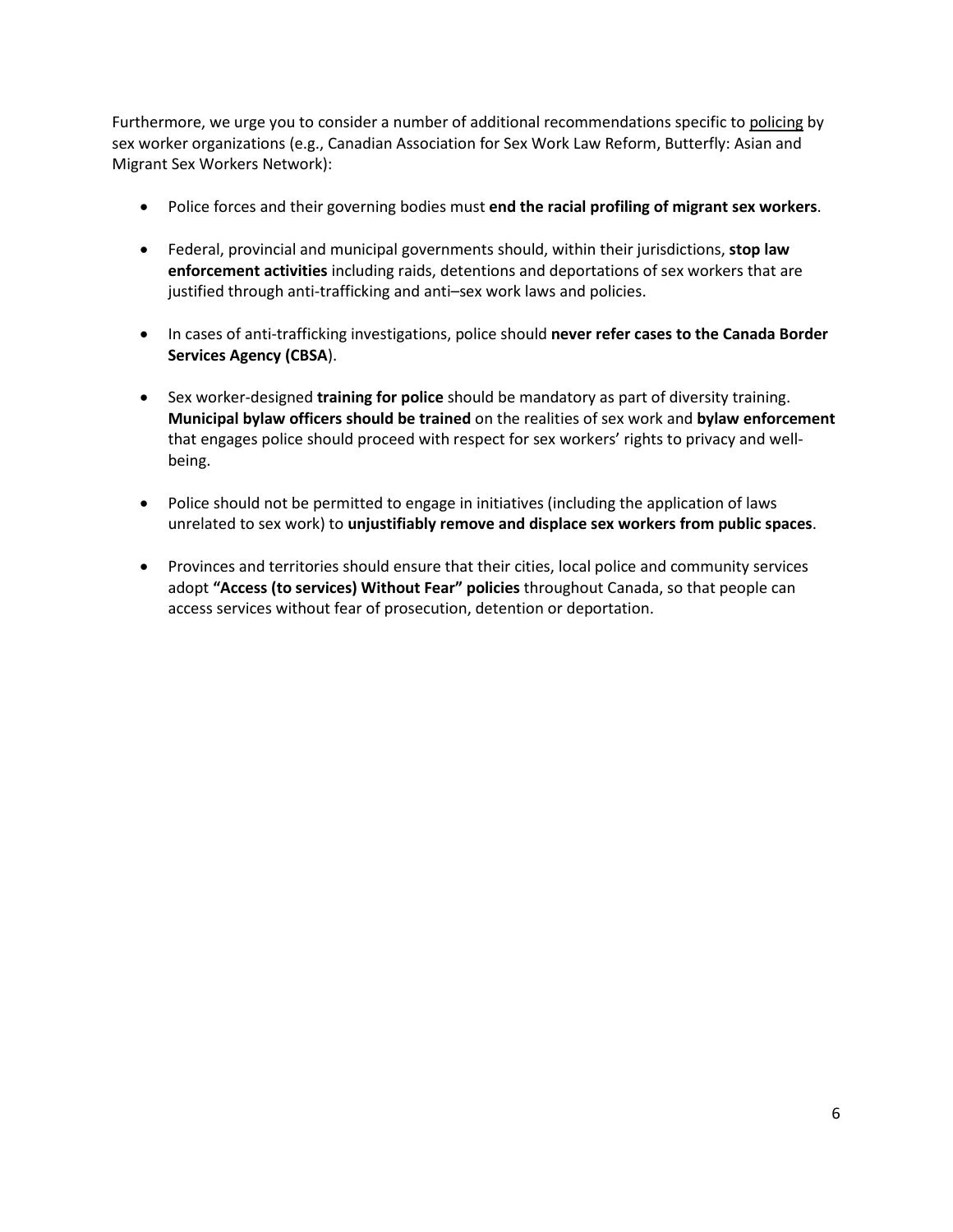# **2. PUNITIVE DRUG LAWS AND THEIR ENFORCEMENT**

During a previous in-person consultation, we raised the issue of the ongoing harms of the current legal regime of drug prohibition, including that it undermines the ability of people who use drugs to interact with police without fear of criminal prosecution or other negative repercussions. We take this opportunity to set out below in some detail the multi-faceted case for ending such criminal prohibitions, because it strengthens our case for the recommendations we propose. The many reasons for decriminalization are already compelling, but given the focus of this Independent Civilian Review, there is yet another: the ongoing criminalization of drug possession (even for personal use) and trafficking (even the sharing or selling of small quantities with other people using prohibited substances) creates an obvious barrier to people sharing information about such activities with police, even where this may be relevant to a missing person investigation. Policing practices related to the enforcement of Canada's prohibitionist drug laws have a similar effect. We elaborate on this point in this written submission and set out below a number of recommendations aimed at remedying these systemic structural barriers.

## *The current law*

In Canada, the unauthorized *possession* of various drugs ("controlled substances") for personal use ("simple drug possession") is a crime under section 4(1) of the *Controlled Drugs and Substances Act*  (CDSA). This includes substances such as cocaine, heroin and various opioids, amphetamines, psychedelics and various other synthetic drugs. *Trafficking* of these substances (and various precursors used in their production) is also a crime under section 5 of the CDSA, as is *possession for the purpose of trafficking*. "Trafficking" is defined to include unauthorized selling, administering, giving, transferring, transporting, sending, or delivering a controlled substance — or offering to do any of these things. Meanwhile, the *Cannabis Act*, in force as of October 2018, has legalized the possession and the sale (i.e., trafficking) of cannabis within certain parameters, but any activities outside these parameters remain illegal and carry harsh penalties. The maximum penalties for offences under the CDSA and the *Cannabis Act* amount to years in prison or possibly, in the case of trafficking, up to life imprisonment.

## *The futility, costs and harms of the law*

As noted above, aside from the potential impact on missing person investigations, a growing body of evidence indicates that criminalizing drug possession is ineffective, a waste of public funds, and taking a terrible human toll on people who use drugs and their loved ones.

For decades, the majority of drug arrests in Canada have been for simple drug possession.[35](#page-20-8) More recently, from 2014 to 2018, police in Canada made more than 470,000 arrests for drug offences; 72% of those were for simple drug possession.<sup>[36](#page-20-9)</sup>

Yet more than a century of drug prohibition in Canada and globally has not had an impact on levels of drug consumption or drug



Decriminalize simple drug possession now! aidslaw.ca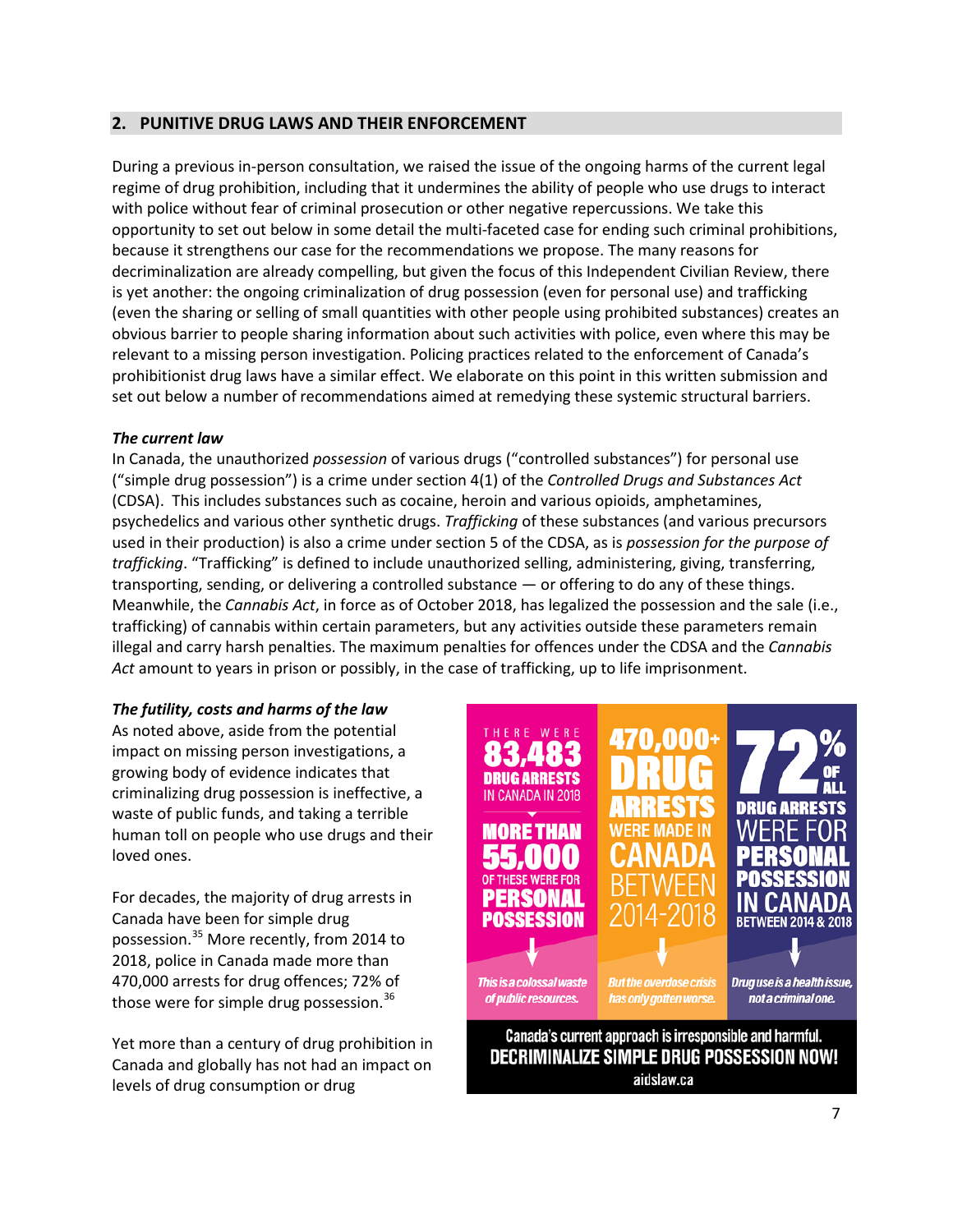dependence.[37](#page-21-0) As the Global Commission on Drug Policy noted in 2016, drug prohibition "has had little or no impact on rates of drug use, with the number of consumers increasing by almost 20 percent between 2006 and 2013."<sup>[38](#page-21-1)</sup> A 2014 study which analyzed the drug policies of 11 countries  $-$  a mixture of those with a predominantly prohibitionist approach and those that had adopted decriminalization — "did not observe any obvious relationship between the toughness of a country's enforcement against drug possession and levels of drug use."<sup>[39](#page-21-2)</sup> In 2017, 15% of people in Canada aged 15 years and older reported using illegal drugs during the previous year, an increase from 13% in 2015,<sup>[40](#page-21-3)</sup> and from 11% in 2013.[41](#page-21-4) **Criminalizing drugs does not prevent their use.**

However, **criminalizing drug possession does put people who use drugs at increased risk of harm**, including by impeding their access to much needed services and emergency care in the case of overdose, as well as contributing to new HIV and hepatitis C infections. In Canada, drug prohibition has hampered efforts to scale-up critical "safe supply" programs and has contributed to a drug poisoning crisis that has resulted in more than 16,300 opioid overdose deaths between January 2016 and March 2020.<sup>[42](#page-21-5)</sup> Since the onset of the COVID-19 pandemic, which has led to closed or reduced harm reduction services and disrupted drug markets, record numbers of overdose deaths have been reported in multiple cities and provinces,<sup>[43](#page-21-6)</sup> including Toronto, where emergency medical services (EMS) responded to 132 suspected opioid-related overdose deaths between April 1 and September 30, 2020, an increase from 59 in the previous year. $44$ 

**Drug prohibition also disproportionately affects Black, Indigenous, and poor communities**, who are profiled and disproportionately arrested, charged and incarcerated for drug offences. Research shows that, while Black and Indigenous people are not more likely to commit drug offences, they are more likely to be policed, arrested and incarcerated for drug offences, given the legacy of racist law enforcement and criminal law practices. For example, data collected from 2003 to 2013 by the Toronto Police Service (TPS) indicate Black people with no history of criminal convictions were three times more likely to be arrested for possession of small amounts of cannabis than white people with similar backgrounds.[45](#page-21-8) A 2019 study of cases between 2007 and 2013 found that Black youth accused of cannabis possession in Ontario were more likely to be charged and less likely to be cautioned than white youth and youth from other racial backgrounds.<sup>[46](#page-21-9)</sup> Both a 2018 report<sup>[47](#page-21-10)</sup> and a 2020 study<sup>[48](#page-21-11)</sup> found that Black and Indigenous men and women were overrepresented in cannabis possession arrests across Canada. The impact of policing practices on Black and Indigenous communities has recently received long overdue global attention, and various governments and police departments throughout Canada have publicly committed to re-evaluating and addressing bias in policing. As the offence of simple drug possession is disproportionately enforced against poor and racialized communities (in turn causing serious health and safety harms to those same communities), decriminalizing simple drug possession is one way to minimize discriminatory police interactions and the corresponding harms experienced by Black and Indigenous communities, and to reduce the damage done to police relations with these communities.

Beyond its racist enforcement, the **criminalization of drug possession perpetuates stigma, discrimination and the over-incarceration of people who use drugs** (and this incarceration again has disproportionate, discriminatory impact on Black and Indigenous people<sup>[49](#page-21-12)</sup>). Furthermore, the harms of criminalization follow people for the rest of their lives, with criminal records limiting liveable employment opportunities, restricting travel and sometimes housing. Once branded a person who uses drugs or who engages in a criminalized drug-related activity (either as the result of a criminal record or by association), a person faces discrimination and exclusion.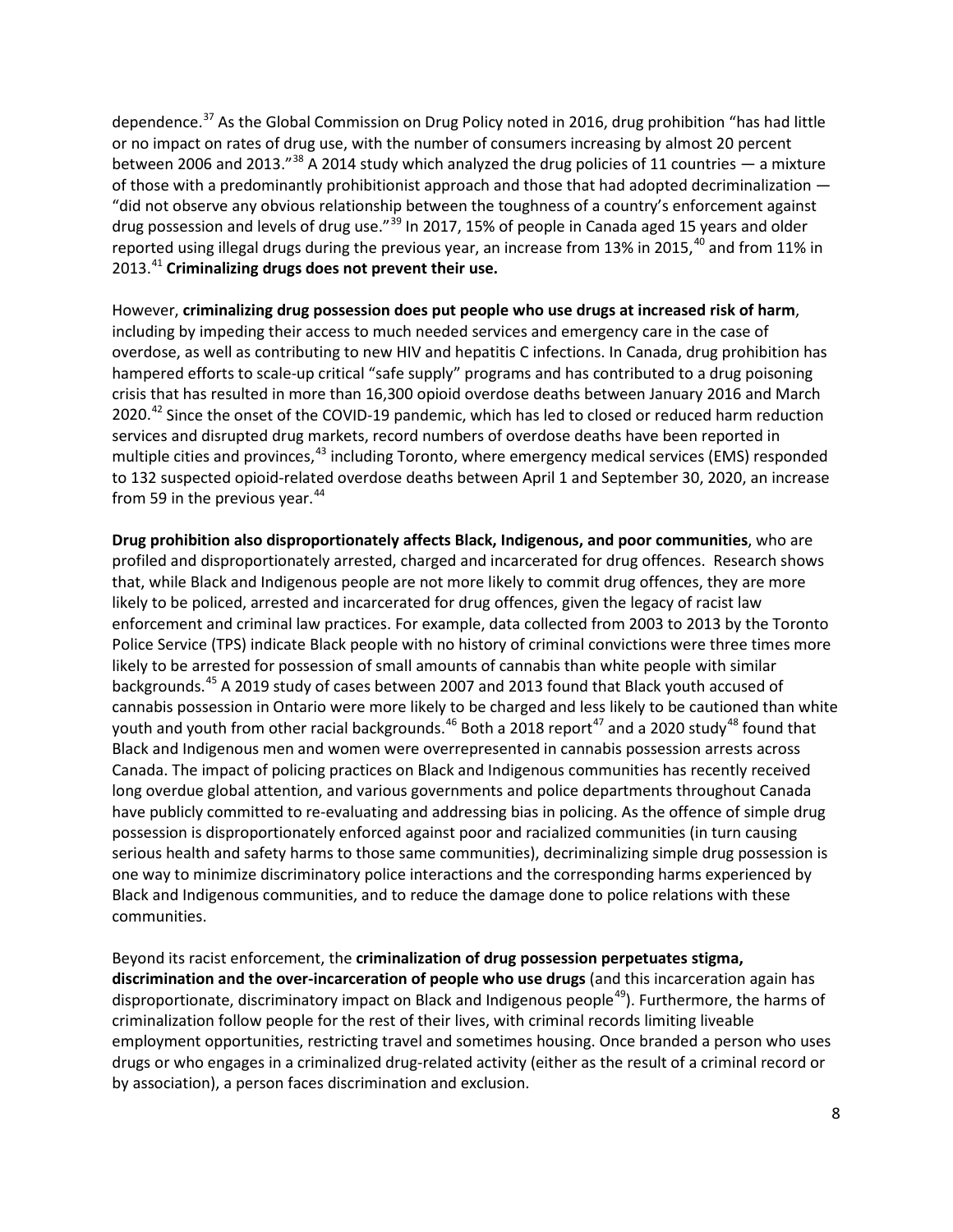# *A (partial) remedy: decriminalization*

At a time when movements to "defund police" and challenge abusive and racist police practices are also gaining momentum, steps to decriminalize drug possession, scale back the 'war on drugs' and re-invest resources in community-based health and social supports are long overdue. The understandable mistrust of police on the part of people who use drugs, and of communities subjected to abusive police enforcement of archaic and harmful drug laws, ought to be of concern to this Review: it is a structural factor that impedes effective missing person investigations when the investigation concerns a missing person who used or uses drugs, or whose drug use may be relevant to the circumstances of their disappearance but is never brought to the attention of police, or when police seek information about the missing person from friends, family or acquaintances who are aware of the person's drug use or who may themselves use or have used drugs. **Part of the remedy is to remove the threat of criminal prosecution for possession or small-scale trafficking entirely.**

Decriminalizing possession *de jure* or *de facto* is already the case in a significant number of countries. In a scan of more than 25 jurisdictions around the world that have decriminalized drug possession, some of whom also reoriented efforts and resources into dealing with drugs as a public health challenge, a number of positive health outcomes were identified, including reduced rates of HIV transmission and fewer drug-related deaths; improved education, housing, and employment opportunities for people who use drugs; and significant savings of public monies — and meanwhile, there has been a negligible effect on levels of drug use.<sup>[50](#page-22-0)</sup> While decriminalizing simple drug possession is not a "silver bullet", an environment where drug possession is no longer criminalized will reduce stigma and the fear of criminal prosecution. Correspondingly, this reduces significant barriers to health and support services, including "safer supply" initiatives and other vital harm reduction services – and would also go some way toward reducing understandable reticence of people who use drugs to interact with, or volunteer information to, police.

In Canada, important precedents have already been set, in the courts and through changes to legislation and regulations, that exceptions to the criminal prohibition on possession must be made in order to protect health, from the decriminalization of cannabis for medical use to exemptions for health services such as supervised consumption and overdose prevention sites. More recently, Canada has decriminalized, within certain parameters, not only the possession of cannabis but even its (highlyregulated) sale for non-medical use.

## **Case study: lessening the risk of drug possession charges when calling first responders**

One particularly relevant and recent illustration of the acknowledged relationship between drug criminalization and fear of interaction with police is the adoption by Parliament in 2017 of the *Good Samaritan Drug Overdose Act*.

Research has shown that police attendance and the corresponding threat of criminal charges are major deterrents to people seeking emergency medical assistance in the event of an overdose. The *Good Samaritan Drug Overdose Act* provides some important, but limited, protection against charges for simple drug possession for those who are present on the scene of an overdose when first responders (including police) arrive. The legal "safe zone" that the legislation creates is important, but it is limited, because people remain exposed to the risk of various other drug-related charges, meaning its provisions carving out protection from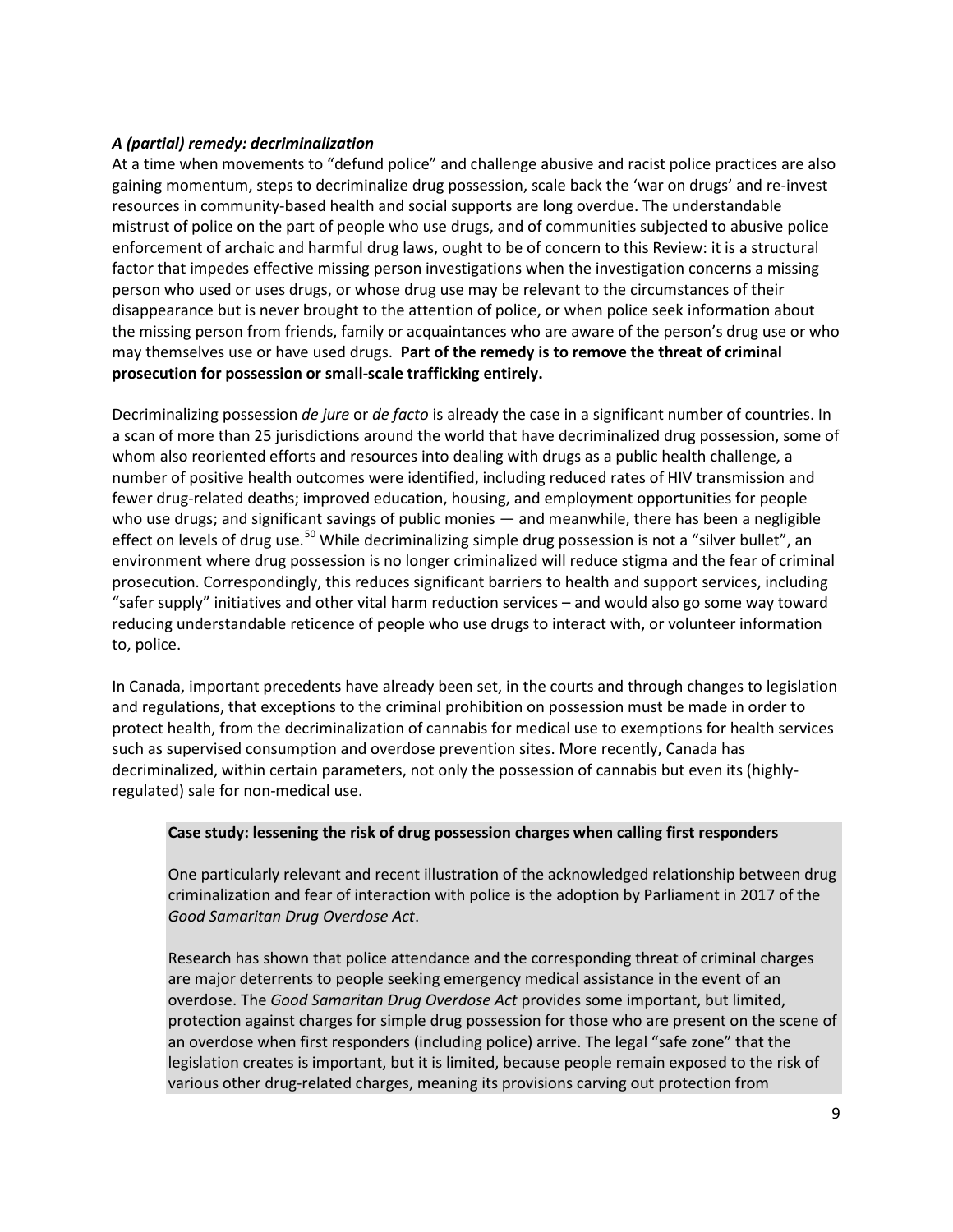criminalization require further strengthening – or, better yet, removing the underlying criminalization that is the source of the problem.

Even within the zone of protection ostensibly afforded by the current law, the reality on the ground underscores that, in addition to the criminalized legal environment, police practices have a major impact on people's ability or willingness to seek police assistance. Recent research conducted by the HIV Legal Network and a Ryerson University criminologist, including focus groups and surveys with 109 people who use drugs across Ontario, found that many remain hesitant to call 911 for assistance because police continue to be routinely dispatched to the overdose site. We also found that the vast majority of participants had negative interactions with police in such instances, such as being questioned aggressively about the presence of other drugs, the identity of the dealer(s) who provided the drugs, etc. Such experiences understandably discourage people from seeking medical assistance at future overdose incidents. Almost all participants questioned the necessity of dispatching law enforcement to a health emergency that requires medical intervention.<sup>[51](#page-23-0)</sup>

We have therefore recommended ending routine police attendance at drug overdose calls. This would be one concrete measure that the TPS and police forces across the country could take to not only facilitate greater access to emergency assistance in the context of the ongoing overdose crisis, but also reduce instances of negative police interaction with people who use drugs, thereby further undermining trust in police.

We offer this case study because of its relevance to the issues before this Review: if people are reluctant to call for emergency assistance in the event of a potentially fatal overdose because of police attendance and behaviour, and the attendant underlying risk of criminal charges for a drug offence, then it should be easy to understand that, in the context of a missing person investigation, people who use drugs are unlikely to want to interact with police or volunteer information that could result in drug charges. In both cases, the lives and safety of vulnerable people may be jeopardized by the hostile legal environment of drug prohibition and police practices in its enforcement.

These established exceptions to criminalization of drug possession are important, and a recognition that criminalization must give way, at least in some instances and settings, to concern for health. **But a more fundamental change is required, one that removes entirely the criminalization of people for possessing a substance for their own personal consumption or for selling or sharing in limited quantities** (including to support one's own drug use or subsistence, or to provide a safe supply).

We note that **there is strong support for the decriminalization of drug possession for personal use, domestically and internationally.** This support comes from organizations of people who use drugs whose health and welfare has been most directly and negatively harmed — and more than 170 community organizations across Canada, including leading harm reduction and human rights organizations, who have recently called on the federal Health Minister to effect decriminalize of simple possession immediately through the issuing of a class exemption to all persons in Canada from the prohibition in s. 4 of the CDSA, pursuant to her power under s. 56 of the Act.<sup>[52](#page-23-1)</sup>

Support for decriminalization also comes from a growing number of public health associations and authorities, including the following: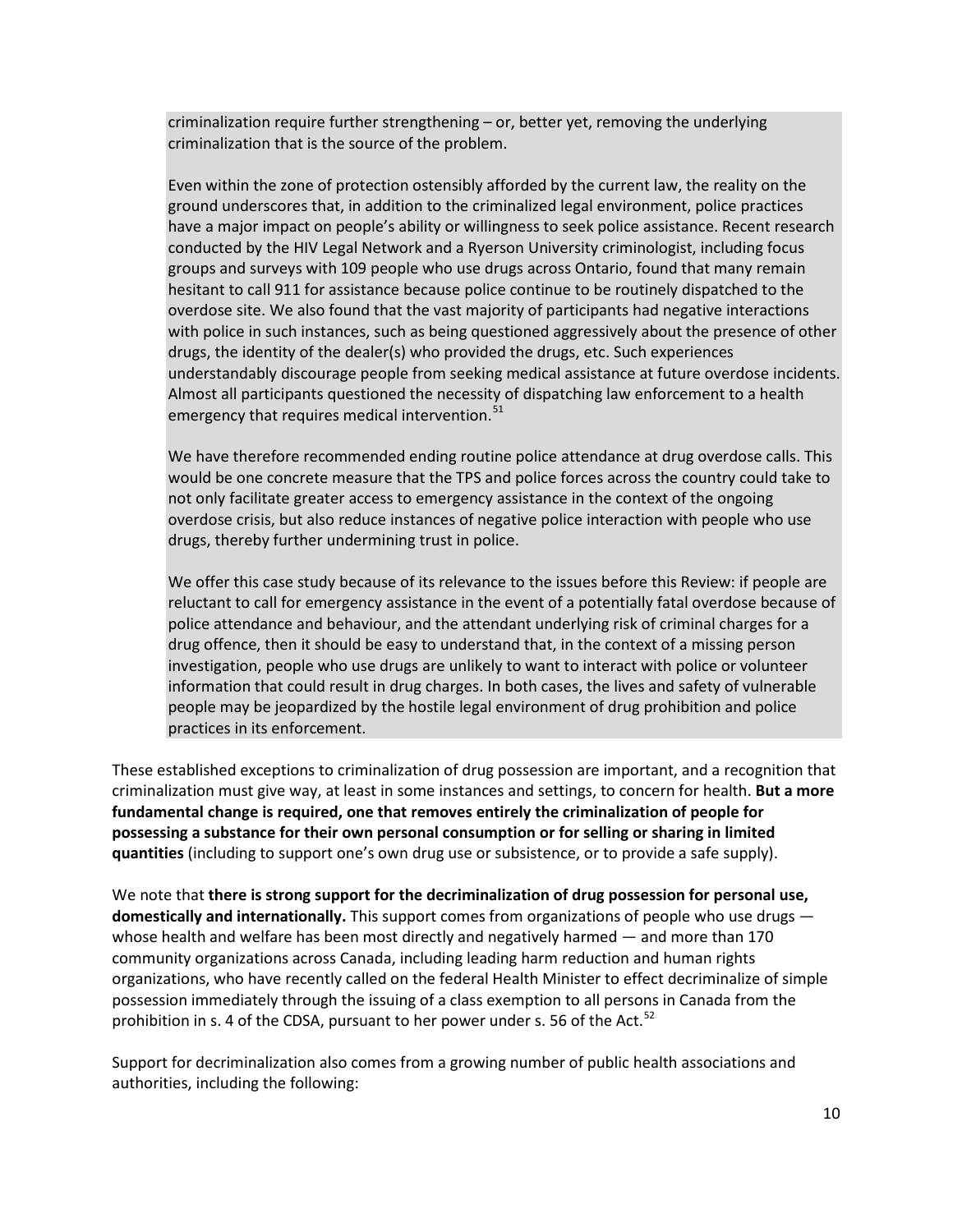- **•** Canadian Public Health Association;<sup>[53](#page-23-2)</sup>
- Canadian Mental Health Association;<sup>[54](#page-23-3)</sup>
- **•** Canadian Nurses Association;<sup>[55](#page-23-4)</sup>
- Chief Public Health Officer of Canada;<sup>[56](#page-23-5)</sup>
- Toronto Board of Health;<sup>[57](#page-23-6)</sup>
- Toronto's Medical Officer of Health;<sup>[58](#page-23-7)</sup>
- Montreal Public Health;<sup>[59](#page-23-8)</sup>
- Quebec's Director of Public Health;<sup>[60](#page-23-9)</sup>
- Winnipeg Regional Health Authority;<sup>[61](#page-23-10)</sup>
- Yukon's Chief Medical Officer;<sup>[62](#page-23-11)</sup>
- Vancouver's Chief Medical Health Officer;<sup>[63](#page-23-12)</sup> and
- Provincial Health Officer of British Columbia.<sup>[64](#page-23-13)</sup>

A growing number of elected municipal and provincial officials and bodies have also supported the call to decriminalize simple drug possession, including the Mayor of Vancouver<sup>[65](#page-23-14)</sup> and Vancouver City Council,<sup>[66](#page-23-15)</sup> the Premier of British Columbia,<sup>[67](#page-23-16)</sup> and St. Catherine's City Council.<sup>[68](#page-23-17)</sup> Federally, the Liberal Party of Canada adopted a policy resolution at its national convention in April 2018 calling on the Government of Canada to address problematic drug use as a health (and not criminal justice) issue by expanding harm reduction and treatment services and removing the criminal sanction for low-level drug possession.<sup>[69](#page-23-18)</sup> Other federal parties, including the New Democratic Party of Canada and the Green Party of Canada, have also indicated their support for decriminalizing simple drug possession.<sup>70</sup>

In July 2020, the Canadian Association of Chiefs of Police (CACP) released a report in which police chiefs across the country "agree the evidence suggests, and numerous Canadian health leaders support, decriminalization for simple possession as an effective way to reduce the public health and public safety harms associated with substance use."<sup>[71](#page-23-4)</sup> In addition, in August 2020, the Director of the Public Prosecution Service of Canada (PPSC) issued a guideline that directs prosecutors to "focus upon the most serious cases raising public safety concerns for prosecution and to otherwise pursue suitable alternative measures and diversion from the criminal justice system for simple possession cases," acknowledging that "criminal sanctions, as a primary response, have a limited effectiveness as (i) specific or general deterrents and (ii) as a means of addressing the public safety concerns when considering the harmful effects of criminal records and short periods of incarceration."<sup>[72](#page-23-20)</sup>

Globally, decriminalizing simple drug possession has been recommended by numerous health and human rights bodies as a measure that both protects health and upholds human rights, including the World Health Organization (WHO), the Joint United Nations Programme on HIV/AIDS (UNAIDS), the UN Development Program, multiple UN Special Rapporteurs on the right to health, <sup>[73](#page-23-6)</sup> and the UN Special Rapporteur on torture and other cruel, inhuman and degrading treatment or punishment.<sup>[74](#page-23-21)</sup> The *International Guidelines on Human Rights and Drug Policy*, co-published by the International Centre on Human Rights and Drug Policy, UNDP, UNAIDS and WHO, also recommend States "decriminalise the possession, purchase, or cultivation of controlled substances for personal consumption."[75](#page-23-22) And the Global Commission on Drug Policy, comprising former heads of state or government and other eminent political, economic, and cultural leaders, has highlighted the tremendous damage caused by the criminalization of people who use drugs and called for the removal of all punitive responses to drug possession and use.<sup>[76](#page-23-23)</sup> In fact, all agencies of the UN system (including the UN Office on Drugs on Crime,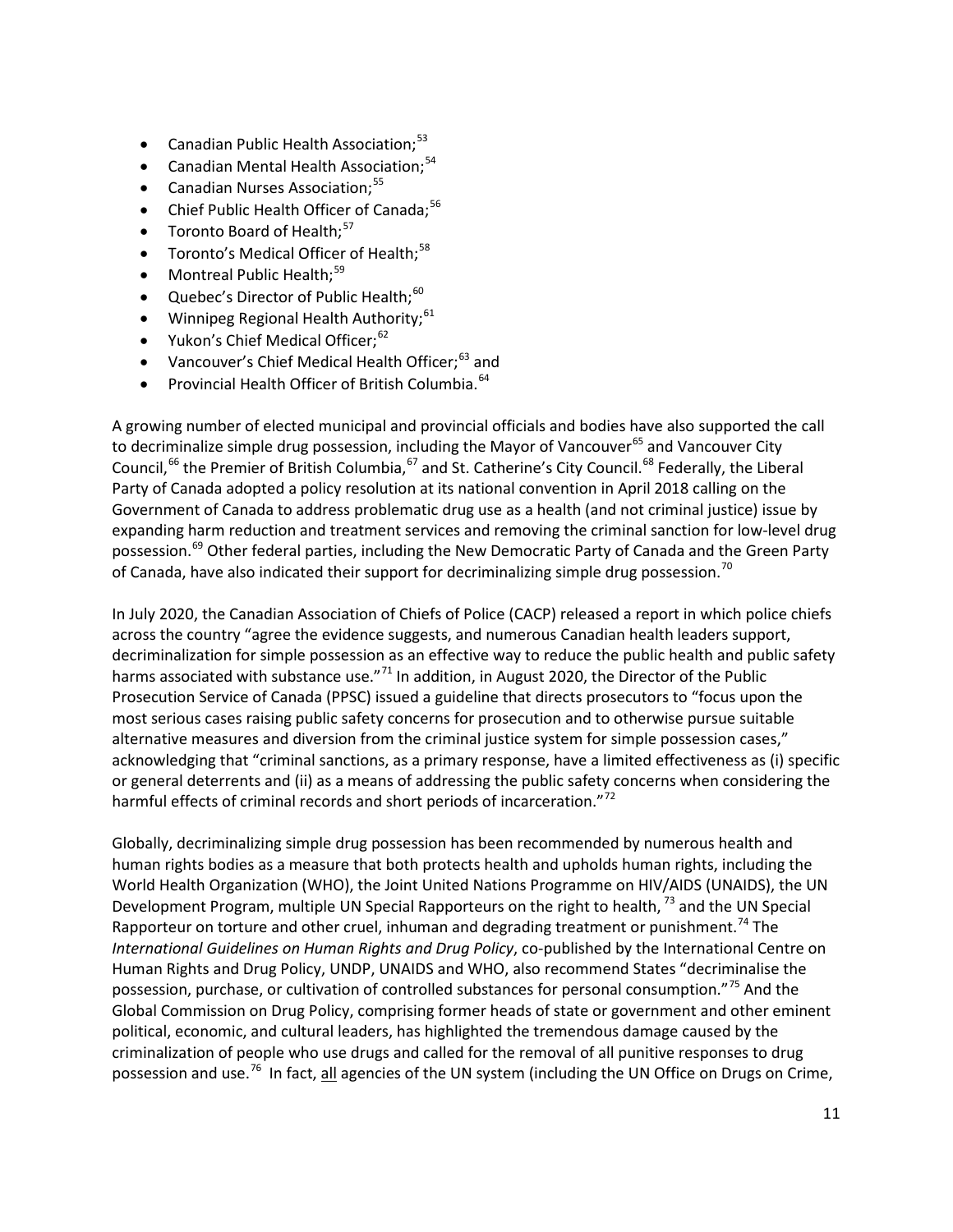the lead technical agency on drug policy issues) have adopted, in late 2018, a common position recommending to all governments that they decriminalize simple drug possession.<sup>[77](#page-23-24)</sup>

Decriminalizing simple possession of drugs for personal consumption is necessary to respect personal privacy and autonomy, and in the interests of individual and public health, given the ample evidence of the harms from criminalizing and enforcing the prohibition on simple possession, as described above. But decriminalizing the selling or sharing of limited quantities of a controlled substance is also in line with a human rights-based approach to drug policy; it is not uncommon that people may engage in selling of limited quantities to others in their network as a means of livelihood, potentially to support their own dependent use, or to provide a safe supply. It is also a poor use of public resources to criminalize selling or sharing of limited quantities. Decriminalization on this front could be achieved by setting **threshold amounts**, such that the selling or sharing of limited quantities of a substance in quantities below the threshold are excluded from the definition of 'trafficking' in the CDSA.<sup>[78](#page-23-25)</sup>

## *Redistribution of resources*

According to the Canadian Institute for Substance Use Research (CISUR) and the CCSA, more than \$6.4 billion of policing, courts and correctional costs in 2017 could be attributed to the use of criminalized substances, including costs associated with the enforcement of drug laws (i.e. the drug-related offences in the *Controlled Drugs and Substances Act*) as well as "the impact of violent and non-violent crimes that would not have occurred without some substance use."<sup>[79](#page-23-1)</sup> While this research does not single out the specific costs of enforcing the criminal prohibition on simple drug possession, it does provide a snapshot of the colossal financial burden of drug offences on the criminal legal system. Indeed, there is significant evidence from various jurisdictions outside of Canada that removing criminal sanctions for simple drug possession can result in direct savings<sup>[80](#page-23-26)</sup> — which funds can be redirected toward more effective, evidence-based services and interventions that can promote healthier communities.

**Funds saved from decriminalizing drug possession must be adequately redistributed to the communities most affected by decades of police violence, racism and injustice.** These resources must be reinvested into community-based organizations that support people who use drugs, including by providing health services to prevent and treat overdose, HIV, HCV and other infections; mental health services; and harm reduction services such as opioid agonist therapy (OAT) (including injectable forms), safe supply programs to provide quality-controlled alternatives to toxic drugs from the illegal market, and other forms of medication and treatment to manage substance use. Resources should also be reinvested into social services such as affordable housing programs, food security projects, and employment opportunities, including in a drug-related industry. Not only do people who use drugs need drug decriminalization and a safe supply of drugs, they need meaningful opportunities to engage in their communities and be compensated for their knowledge and expertise.

## *Recommendations*

In light of the above considerations, we urge this Independent Civilian Review to put forward recommendations including the following:

• The federal government should **decriminalize all drug possession for personal use and the selling or sharing of limited quantities**. It should do so through amendments to the *Controlled Drugs and Substance Act*, including the full repeal of s. 4 and amendments to s. 5 of the Act.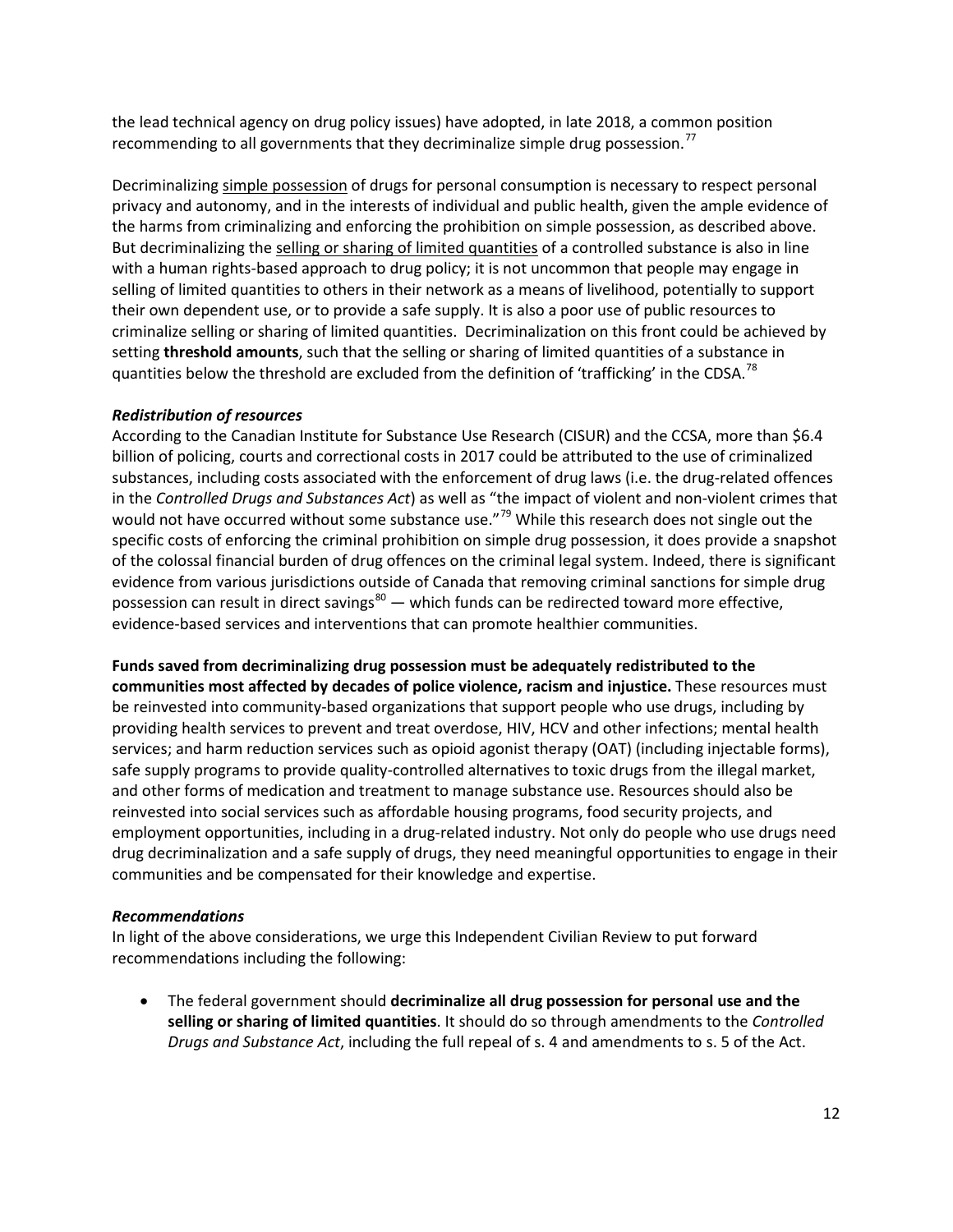- In the interim, the federal government should effect this change immediately by **exempting all persons in Canada from the relevant provisions of the CDSA**, via an exemption issued by the federal Minister of Health under section 56 of the Act and/or a regulation adopted by the federal Cabinet under section 55 of the Act. Provincial and municipal governments, or even provincial or local public health authorities, should request such exemptions, for those within their jurisdictions, from the federal government.
- Federal, provincial and municipal governments should take legislative, regulatory or other measures, within their respective jurisdictions, to **change police practices** to ensure the following (some of which are contingent upon decriminalization, but others of which are not):
	- o Police should not routinely attend the scene of an overdose in response to a call for emergency assistance, but instead only attend if the caller specifically asks for police to attend.
	- o Police (and all first responders) must be trained properly on the provisions of the *Good Samaritan Drug Overdose Act* and, should police be in attendance at an overdose scene, they should not question those present about their possession, purchase or transfer of drugs, as doing so undermines the purpose of the Act.
	- o There must be clear rules and strict limitations for when police can stop, search and investigate a person for drug possession.
	- o Police must not be permitted to confiscate drugs or drug use equipment from people absent an arrest and charges.
	- o Police metrics should be changed such that laying charges for simple possession, or for trafficking of small quantities or possession of small quantities for the purpose of trafficking, is deprioritized in police departments.
	- o Following decriminalization, there must be mandatory training for police on the new system and the quantities of substances that a person is legally allowed to possess or share/sell, and a police decision to proceed with a criminal charge in relation to drugs should be assessed by a party outside the criminal justice system (e.g. social worker, health authority, or administrative agent).
	- o People who use drugs have access to legal advice and representation to help them know and defend their rights.
	- o Effective civilian police complaint and oversight mechanisms must be accessible to people who use drugs and ensure accountability for police officers.
	- o With a view to reducing racial and other disparities, people of different backgrounds must be included in the entire reform process, and governments should fund external, independent research to collect (non-identifying) data related to age, gender, race, disability, sexual orientation, gender identity and expression, income, and substance found during police stops, and to track the impact of reforms to law and policy.
- Within their respective areas of responsibility, federal, provincial and municipal governments should **redistribute resources** from law enforcement of the prohibitions on simple possession and small-scale selling or sharing to policies, programs and services that protect and promote people's health and human rights, including health and social services that support people who use drugs.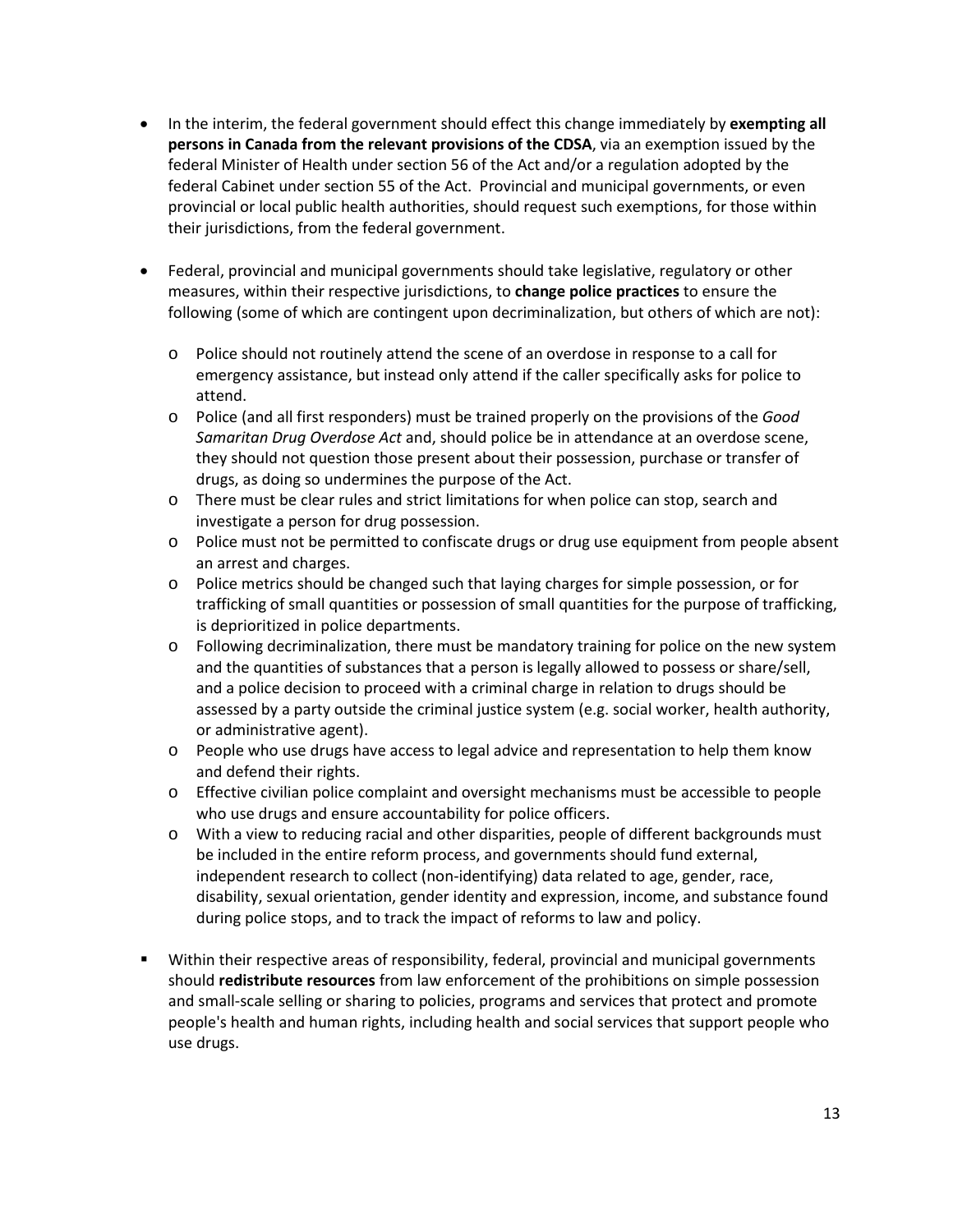#### **3. HIV STIGMA AND CRIMINALIZATION**

Direct experiences and publicly reported instances of discriminatory, stigmatizing and abusive behaviour by police toward people who are, or are perceived to be, HIV-positive can naturally be expected to create a barrier to people trusting police. Such stigma is only encouraged by the continued criminalization of people living with HIV and police practices in investigating and enforcing such criminalization – e.g., police forces issuing 'wanted' press releases with names and photos of people living with HIV based on allegations of non-disclosure. The unjustifiable use of criminal charges for alleged HIV non-disclosure, exposure or transmission means people living with HIV have good reason to avoid any interaction with police (or public health authorities) that could result in the revelation of information about their sexual (or drug-sharing) relationships with partners. When offering such details could result in you "incriminating" yourself in a legal system that continues to engage in unjust prosecutions, silence is the safer course. It is not hard to see how, in at least some missing person investigations, this could mean important information and leads are never identified.

## *The current law*

In Canada, more than 200 people have been charged to date for not disclosing their HIV-positive status to their sexual partners.<sup>[81](#page-23-27)</sup> The law in Canada is known internationally for its severity.<sup>[82](#page-23-28)</sup> People living with HIV are usually charged with aggravated sexual assault — an offence that carries a maximum penalty of life imprisonment and mandatory registration as a sexual offender for a minimum of 20 years, as well as likely deportation for any person who is not a citizen — for not disclosing their status. Based on a pair of decisions of the Supreme Court of Canada in 2012, a person living with HIV in Canada is at risk of prosecution for non-disclosure of their HIV-positive status even if there was no transmission, the person had no intention to harm their sexual partner, and the person used a condom or had an undetectable viral load.<sup>[83](#page-23-29)</sup> This is contrary to international recommendations and human rights standards on HIV criminalization, as well as the medical evidence on HIV and public health considerations.<sup>[84](#page-23-30)</sup>

#### *Harms of the current law*

As noted, people living with HIV have been, and are being, charged and prosecuted for not disclosing their status before sex that poses minimal or no risk of transmission. No other medical condition has been criminalized to that extent; the law profoundly **stigmatizes people living with HIV.** In particular, the misuse of the law of sexual assault to deal with HIV non-disclosure has severe implications for people living with HIV. The criminalization of HIV non-disclosure disproportionately affects marginalized people living with HIV including racialized people (particularly Black and Indigenous people), migrants and women (including Indigenous women and women experiencing intimate partner violence). Gay men represent the largest proportion of people living with HIV in Canada, and the number of cases against gay men has also increased since the Supreme Court's 2012 decision in *Mabior*.

The criminalization of HIV is **at odds with public health objectives.** Fear of prosecution can deter people, especially those from communities particularly affected by HIV, from getting tested and knowing their status. HIV criminalization can also deter access to HIV care and treatment by undermining counselling and the relationship between people living with HIV and health-care professionals and other service providers, because their records can be used as evidence in court and professionals can be compelled to testify against their patients or others to whom they provide support services.<sup>[85](#page-23-21)</sup>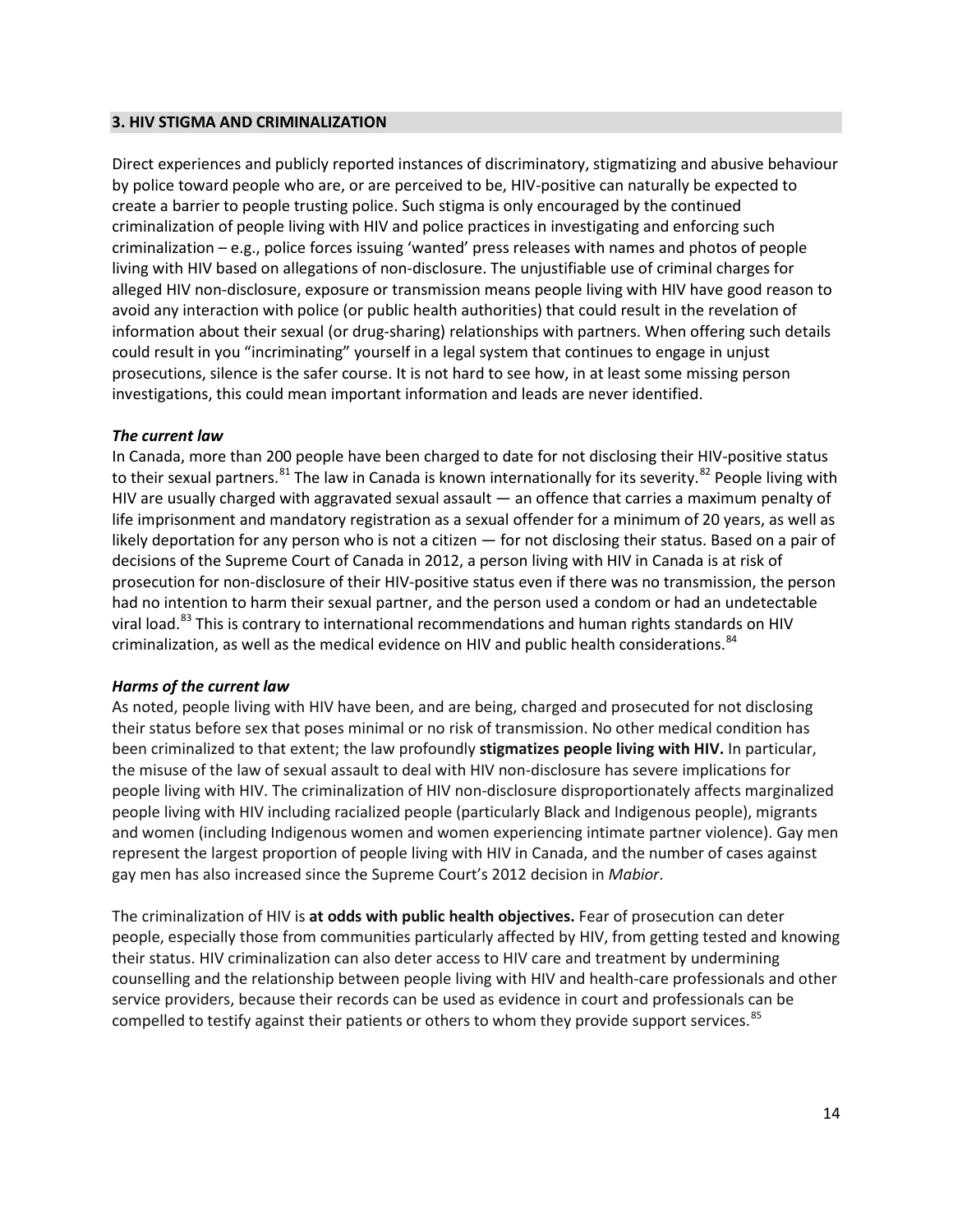The criminalization of HIV non-disclosure has resulted in **serious invasions of privacy** (e.g., use of medical records in criminal proceedings, people's HIV status made public in the media including through police press releases) and bodily integrity (e.g., forced HIV treatment upon pain of prosecution).

The numerous human rights and public health concerns associated with the criminalization of HIV nondisclosure, exposure or transmission have led the Joint UN Programme on HIV/ AIDS (UNAIDS) and the UN Development Programme (UNDP), $^{86}$  $^{86}$  $^{86}$  and the Global Commission on HIV and the Law $^{87}$  $^{87}$  $^{87}$  to urge governments to limit the use of the criminal law to cases of *intentional transmission* of HIV (i.e. where a person knows his or her HIV-positive status, acts with the intention to transmit HIV, and does in fact transmit it). The UN Special Rapporteur on the right to health has pointed out that criminalizing HIV transmission infringes on not only the right to health, but also the rights to privacy, equality and non-discrimination.<sup>[88](#page-23-11)</sup> Meanwhile, the UN Committee on Economic, Social and Cultural Rights has called on States "to reform laws that impede the exercise of the right to sexual and reproductive health" including laws criminalizing "HIV non-disclosure, exposure and transmission"<sup>[89](#page-23-12)</sup> and the UN Committee on the Rights of the Child has noted the need to review legislation "that criminalizes the unintentional transmission of HIV and the non-disclosure of one's HIV status."<sup>[90](#page-23-32)</sup> Women's rights advocates have also called for an end to the overly broad use of the criminal law (including the misuse of sexual assault law),<sup>[91](#page-23-33)</sup> and in 2016, in its review of Canada, the UN Committee on the Elimination of Discrimination Against Women (CEDAW) stated its concern about "the application of harsh criminal sanctions (aggravated sexual assault) to women for non-disclosing their HIV status to sexual partners, even when the transmission is not intentional, when there is no transmission or when the risk of transmission is minimal," and it recommended that Canada "limit the application of criminal law provisions to cases of intentional transmission of HIV/AIDS, as recommended by international public health standards."<sup>[92](#page-23-34)</sup>

## *The need for prosecutorial and police guidelines and policies*

In recent years, there have been positive – but insufficient – developments in Canada to limit HIV criminalization. In December 2018, the federal Attorney General instructed federal lawyers to stop prosecuting people who have a suppressed viral load (i.e., under 200 copies/ml).<sup>[93](#page-23-16)</sup> The directive also, *inter alia,* instructs federal lawyers to "generally" not prosecute someone who used a condom, took HIV treatment as prescribed, or just had oral sex, because "there is likely no realistic possibility of transmission" in these circumstances. But the directive only applies to Canada's three territories. Most people live in the provinces, and provincial Attorneys General are lagging behind in adopting a similar approach.<sup>[94](#page-23-1)</sup>

To the best of our knowledge, there are no requirements for training regarding HIV and related stigma for the Toronto Police Service (or any police force in Canada). Similarly, we are not aware of any police force in Canada having guidelines or policies in place for how police should handle cases of alleged HIV non-disclosure, transmission or exposure (including ensuring access to accurate science about HIV and avoiding stigmatizing conduct during the course of investigations),<sup>[95](#page-23-35)</sup> or more generally how to ensure community members living with HIV, or perceived to be living with HIV, receive non-stigmatizing, nondiscriminatory treatment in their interactions with police. We do not assert that training and guidelines are a panacea, but they can and should be *part of* the solution, and the likelihood of their having an impact is greater if they receive the clear, ongoing endorsement of police leadership. Such training and guidelines *could* help ensure that:

complaints are handled in a fair, non-discriminatory and consistent manner;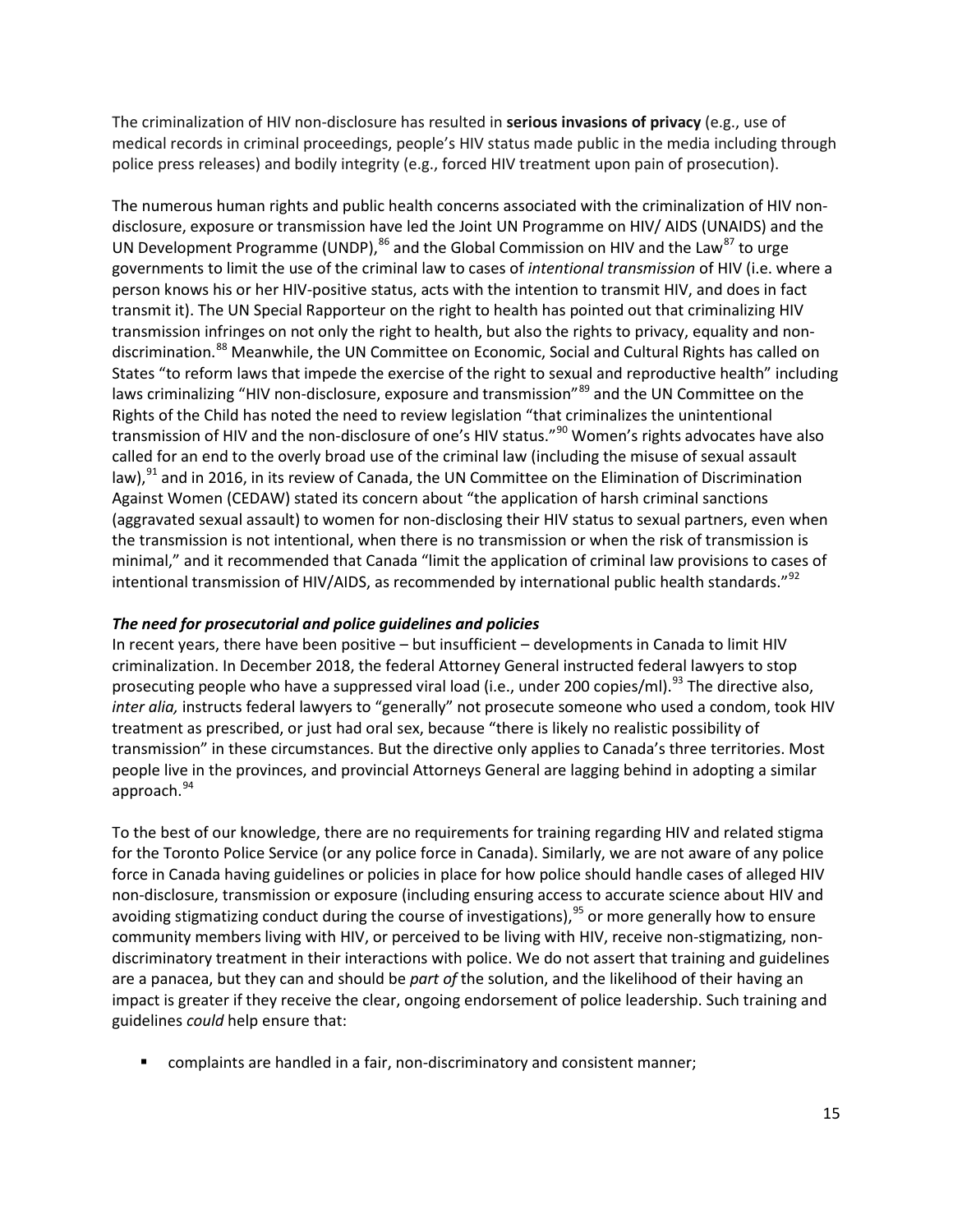- criminal investigations are informed by current medical and scientific knowledge about HIV and the social contexts of living with HIV;
- criminal investigations do not reinforce societal prejudices, preconceptions, and irrational fears regarding HIV, or undermine public health efforts to prevent the spread of HIV;
- **unnecessary investigations are not pursued; and**
- **the rights of people living with HIV and complainants are fully respected and preserved.**

## *The need for federal law reform*

In addition to sound policies governing prosecutors and police, more fundamental change is needed – specifically, reforms to the federal *Criminal Code* are necessary to end unjust HIV criminalization, as recognized by the House of Commons Standing Committee on Justice and Human Rights in a June 2019 report.<sup>[96](#page-23-36)</sup> In particular, the Standing Committee recommended removing HIV non-disclosure from the reach of sexual assault law and limiting any HIV criminalization to cases of actual transmission of the virus. As long as police (and prosecutors) have in hand a tool for the unwarranted and unjust pursuit of criminal charges, that tool will continue to be used – and the prospect of its use will continue to hang over the interaction of people living with HIV with police.

#### **Case study: Unjust criminalization after seeking police protection against abuse**

In 2005, D.C. was charged in Quebec for not disclosing her status to her ex-partner before the first time they had sex. The couple had a relationship for four years after she disclosed her status to him. The relationship became physically abusive, and the end of the relationship in particular was marked by violence against D.C. and her son. She turned to the police for protection — after which her ex-partner complained to police that she had not disclosed her HIV-positive status before their first sexual encounter. He said that this first instance of sex had been unprotected, whereas she said they had used a condom. Her viral load was undetectable at the time of the encounter, which science has subsequently confirmed meant there was no risk of transmission. Indeed, HIV was not transmitted. The trial judge explicitly noted that the accusation by D.C.'s ex-partner was motivated by a desire for revenge. HIV criminalization allowed him to weaponize the law of sexual assault against the woman he was convicted of assaulting. At trial, D.C. was convicted of aggravated assault and sexual assault and sentenced to 12 months' house arrest. D.C. was ultimately acquitted in 2012 by the Supreme Court of Canada, but solely on technical grounds regarding mishandling of the evidence by the trial judge in his reasons for judgment; absent this technicality, she would have remained convicted of one of the most serious offences in the *Criminal Code* and still be designated for life as a sex offender, as is currently mandatory under (arguably unconstitutional) provisions in the *Code*. [97](#page-23-37)

## *Recommendations*

In light of the above considerations, we encourage you to include in your report the following recommendations:

• The federal government should, through **Criminal Code amendments** developed in consultation with the HIV community and legal and scientific experts, limit the use of the criminal law against people living with HIV to cases of actual and intentional HIV transmission, in keeping with international guidance.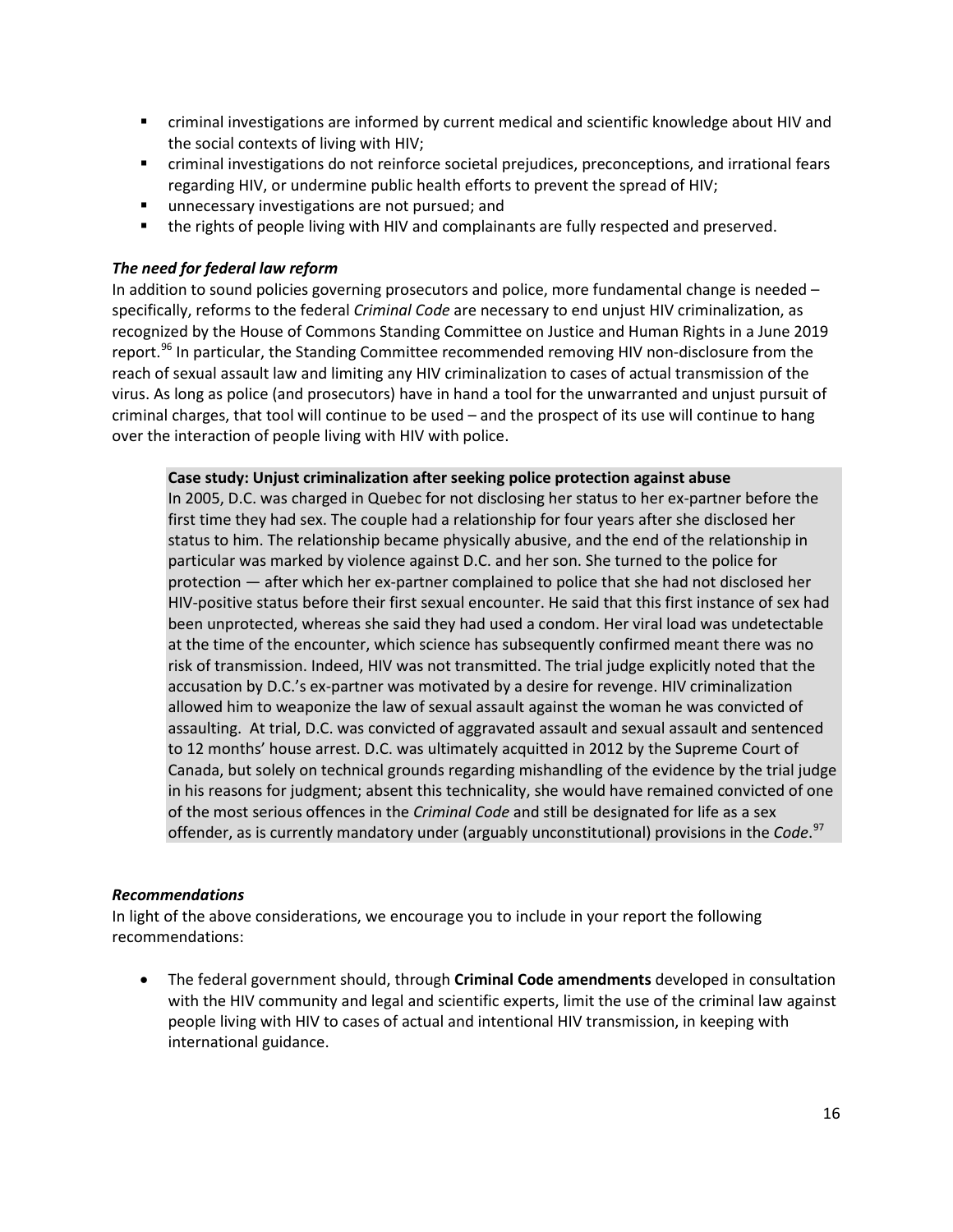- The federal government should establish a federal-provincial working group to develop, in consultation with the HIV community and legal and scientific experts, a **common prosecutorial directive** to apply across Canada that limits the prosecution of people living with HIV to cases of actual and intentional HIV transmission and otherwise reflects key principles in international guidance for prosecutors on handling HIV-related criminal prosecutions.
- The TPS and other police forces should engage in a dialogue with representatives of the HIV community in order to develop: (i) **training for police** about HIV transmission and the realities of living with HIV today; and (ii) **guidelines for police** handling matters of alleged HIV nondisclosure.

# **CONCLUSION**

 $\overline{a}$ 

From discussions to date, it appears that recommendations from this Independent Civilian Review may include initiatives to train police officers better, to improve transparency and to make better use of technology. These are welcome initiatives, and our recommendations above do include some related to improving the knowledge and understanding of police officers regarding communities that historically have experienced poor policing practices and hence have good reason to avoid interacting and sharing information with police, which in some instances can hinder the effectiveness of missing person investigations.

However, training, transparency and technology must be complemented by more fundamental changes. As was noted in one of the background research papers commissioned by the Review: "In short, for many LGBTQ2S+ communities (especially Black and Indigenous people of colour, sex workers, trans people, people living with HIV, those who are homeless, and/or those who are undocumented), another way to improve relations with police is to become less reliant on the criminal legal system altogether." **A common theme running through our submissions above is the urgent need for legal reforms that remove or substantially reduce the risk of legal (and physical) jeopardy currently inherent in interaction with the police for people who are living with HIV, who use drugs or who sell sex.** Under the current state of the law in Canada, the spectre of criminalization hangs over all these individuals and communities; it is police who are the frontline of enforcing such punitive policy and we have seen, time and again, that enforcement has been arbitrary, discriminatory or abusive. The result is that such communities often end up not only over-policed but also under-protected, including in the tragic circumstance where someone may go missing involuntarily and police are called upon to investigate their disappearance.

 $1$  This submission also incorporates, with edits, text and recommendations from a number of previous publications by the HIV Legal Network.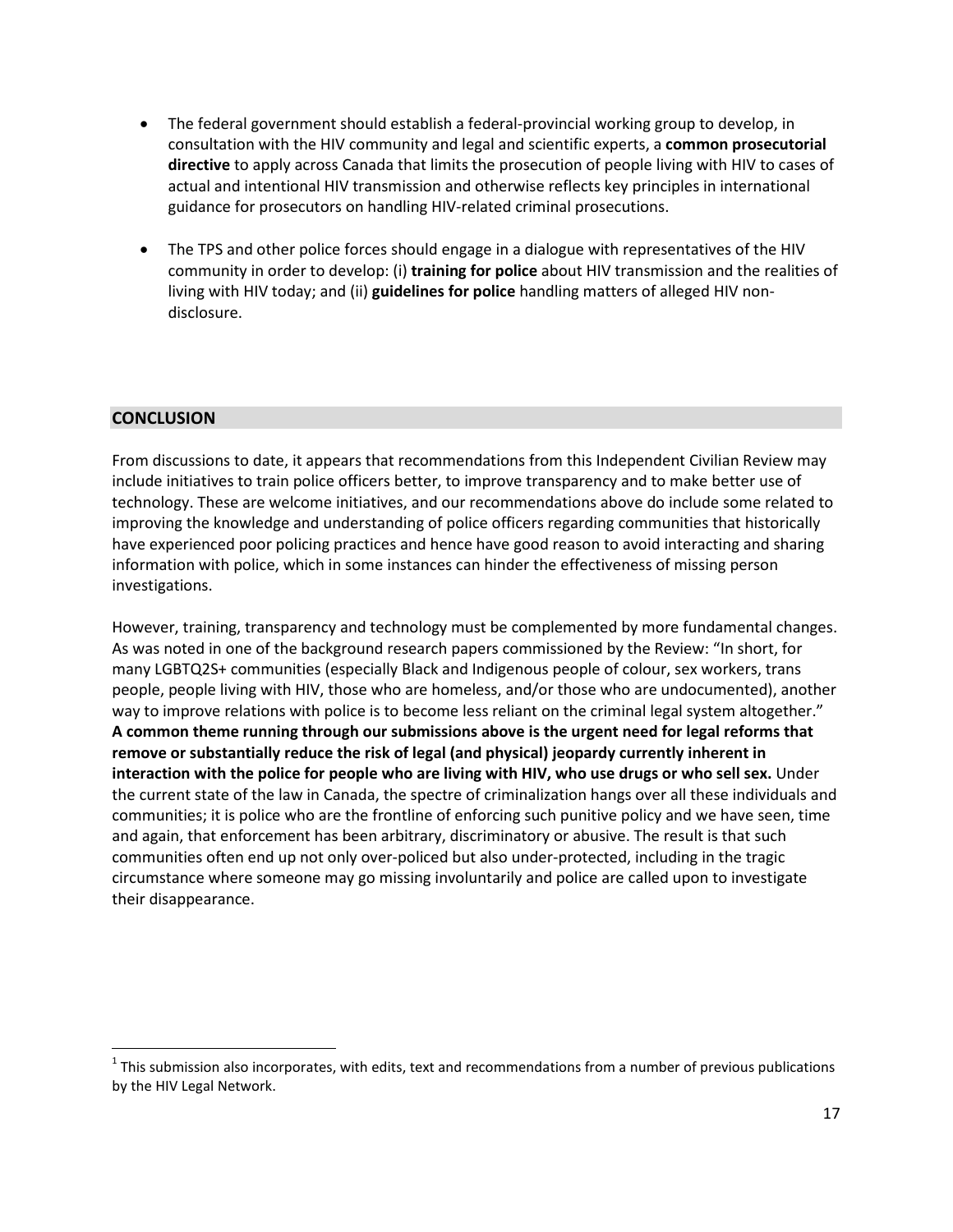<span id="page-17-0"></span><sup>2</sup> *Canada (Attorney General) v. Bedford,* 2013 SCC 72.

<span id="page-17-1"></span> $3$  S.C. 2014, c. 25.

 $\overline{a}$ 

<span id="page-17-2"></span><sup>4</sup> S. Chu et al., *Reckless Endangerment:Q&A on Bill C-36: Protection of Communities and Exploited Persons Act*, Canadian HIV/AIDS Legal Network, June 2014.

<sup>5</sup> UN Committee on the Elimination of Discrimination Against Women, *Concluding Observations: Canada*, UN Doc. CEDAW/C/CAN/CO-/8-9, November 2016.

<sup>6</sup> See, for example: Canadian HIV/AIDS Legal Network, *The Perils of "Protection": Sex Workers' Experiences of Law Enforcement in Ontario*, 2019; B. Sawchuk, "Undercover cops take aim at sex trade," *St. Catharines Standard*, July 20, 2016.

<sup>7</sup> See, for example: Hamilton Police Service, "Project Orchid Takes Aim at Illegal Massage Parlours," June 3, 2019 and K. Nielson, "Waterloo police arrest man as part of province-wide 'Operation Northern Spotlight'," *Global News*, October 24, 2018.

<sup>8</sup> See, for example: E. Lam, *Behind the rescue: How anti-trafficking investigations and polices harm migrant sex workers*, Butterfly (Asian and Migrant Sex Workers Support Network), 2018; Canadian HIV/AIDS Legal Network, *The Perils of "Protection": Sex Workers' Experiences of Law Enforcement in Ontario*, 2019.

<sup>9</sup> E. Lam, *Survey on Toronto Holistic practitioners with bylaw enforcement and police*, Butterfly (Asian and Migrant Sex Workers Support Network), 2018; E. Lam, *Behind the rescue: How anti-trafficking investigations and polices harm migrant sex workers*, Butterfly (Asian and Migrant Sex Workers Support Network), 2018 and Canadian HIV/AIDS Legal Network, *The Perils of "Protection": Sex Workers' Experiences of Law Enforcement in Ontario*, 2019.

 $10$  E.g., see: J. Levy and P. Jakobsson, "Sweden's abolitionist discourse and law: Effects on the dynamics of Swedish sex work and on the lives of Sweden's sex workers," *Criminology & Criminal Justice* 1–15 (March 31, 2014); P. Östergren and S. Dodillet, "The Swedish Sex Purchase Act: Claimed success and documented effects," paper presented at the International Workshop: Decriminalizing Prostitution and Beyond: Practical Experiences and Challenges, March 3-4, 2011, The Hague, Netherlands; and U. Bjørndah, *Dangerous Liaisons: A report on the violence women in prostitution in Oslo are exposed to*, Municipality of Oslo, 2012.

<sup>11</sup> A. Krüsi et al., "Criminalisation of clients: reproducing vulnerabilities for violence and poor health among streetbased sex workers in Canada—a qualitative study," *BMJ Open* 4 (2014); Sex Workers United Against Violence, Pivot Legal Society and Gender and Sexual Health Initiative, *My Work Should Not Cost Me My Life: The Case Against Criminalizing the Purchase of Sexual Services in Canada*, 2014.

<sup>12</sup> S. Machat et al., "Sex workers' experiences and occupational conditions post-implementation of end-demand criminalization in Metro Vancouver, Canada," *Canadian Journal of Public Health*, June 10 2019.

<sup>13</sup> A. Krüsi et al., "'They Won't Change It Back In Their Heads That We're Trash': The Intersection of Sex Work Related Stigma and Evolving Policing Strategies," *Sociology of Health & Illness* (April 26, 2016).

<sup>14</sup> B. McBride et al., "Third Parties (Venue Owners, Managers, Security, etc.) and Access to Occupational Health and Safety Among Sex Workers in a Canadian Setting: 2010-2016," *American Journal of Public Health* 109, 5 (May 2019): pp.792-798.

 $15$  K. Shannon et al., "Global epidemiology of HIV among female sex workers: influence of structural determinants," *Lancet* 385, 9962 (January 3, 2015): pp. 55–71.

<sup>16</sup> See B. McBride et al., "Third Parties (Venue Owners, Managers, Security, etc.) and Access to Occupational Health and Safety Among Sex Workers in a Canadian Setting: 2010-2016," *American Journal of Public Health* 109, 5 (May 2019): pp.792-798, E. Lam, *Stop the harm from anti-trafficking policies & campaigns: support sex workers' rights, justice and dignity*, Butterfly (Asian and Migrant Sex Workers Support Network), 2016 and E. Lam, *Behind the rescue: How anti-trafficking investigations and polices harm migrant sex workers*, Butterfly (Asian and Migrant Sex Workers Support Network), 2018.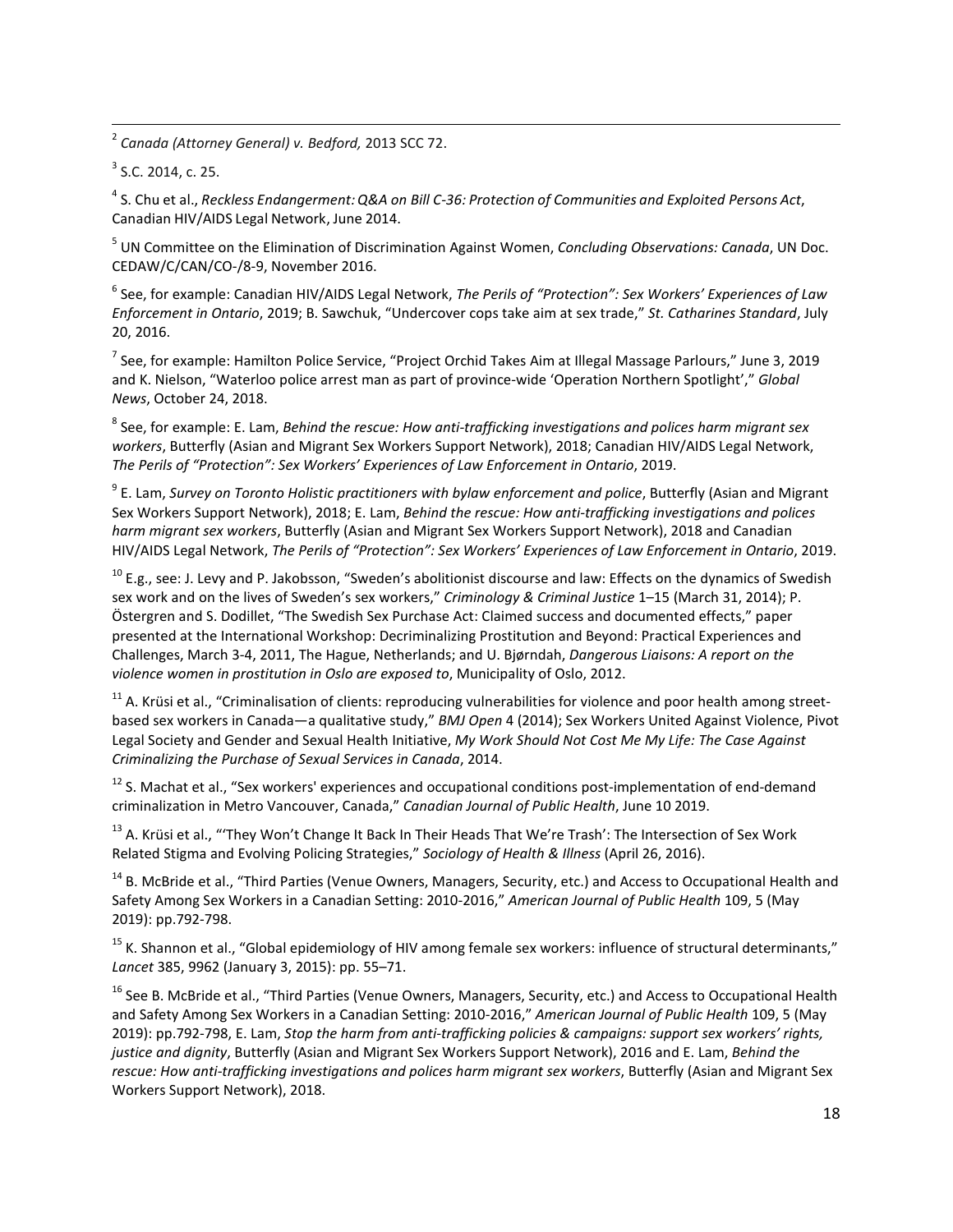<sup>17</sup> Canadian HIV/AIDS Legal Network, *The Perils of "Protection": Sex Workers' Experiences of Law Enforcement in Ontario*, 2019 and Canadian Alliance for Sex Work Law Reform, *Pimps, Managers and Other Third Parties: Making Distinctions Between Third Parties and Exploitation*, 2014.

<sup>18</sup> Indeed, the *National Action Plan to Combat Human Trafficking* makes the unsubstantiated claim that the sexual exploitation of women and girls is the most common manifestation of trafficking in Canada. See Public Safety Canada, *National Action Plan to Combat Human Trafficking*, 2012.

<span id="page-18-1"></span><span id="page-18-0"></span><sup>19</sup> A. Rose, "Punished for Strength: Sex Worker Activism and the Anti-Trafficking Movement," *Atlantis* 37, 2 (2015): pp. 57-64; POWER (Prostitutes of Ottawa/Gatineau Work, Educate, and Resist), *Ottawa Area Sex Workers Targets of Intrusive Police Visits*, 2014; Canadian HIV/AIDS Legal Network, *The Perils of "Protection": Sex Workers' Experiences of Law Enforcement in Ontario*, 2019.

<span id="page-18-2"></span><sup>20</sup> E. Lam, *Behind the rescue: How anti-trafficking investigations and polices harm migrant sex workers*, Butterfly (Asian and Migrant Sex Workers Support Network), 2018.

<span id="page-18-3"></span><sup>21</sup> Amnesty International, *Explanatory Note on Amnesty International's Policy on State Obligations to Respect, Protect and Fulfil the Human Rights of Sex Workers*, May 26, 2016, p. 42.

<sup>22</sup> Canadian Association for Sex Work Law Reform, *Safety, Dignity, Equality: Recommendations for Sex Work Law Reform in Canada* (2017, online: [http://sexworklawreform.com/recommendations/.](http://sexworklawreform.com/recommendations/)

<span id="page-18-4"></span><sup>23</sup> *Solidarity Statement for Sex Workers' Rights* (September 2019), online: [https://secure.actioncanadashr.org/en/solidarity-sex-workers-rights.](https://secure.actioncanadashr.org/en/solidarity-sex-workers-rights)

<sup>24</sup> UNAIDS, *UNAIDS Guidance Note on HIV and Sex Work*, 2012.

 $\overline{a}$ 

<span id="page-18-5"></span><sup>25</sup> J. Godwin, *Sex Work and the Law in Asia and the Pacific: Laws, HIV and human rights in the context of sex work*, UNDP, 2012.

<sup>26</sup> Global Commission on HIV and the Law (UNDP HIV/AIDS Group), *HIV and the Law: Risks, Rights & Health*, July 2012.

<sup>27</sup> UN Human Rights Council, *Report of the Special Rapporteur on the right of everyone to the enjoyment of the highest attainable standard of physical and mental health, Anand Grover*.

<span id="page-18-6"></span><sup>28</sup> UN Human Rights Council, *Report of the Special Rapporteur on violence against women, its causes and consequences, Rashida Manjo*o, Report on the 26th Session, UN General Assembly, agenda item 3, UN Doc. A/HRC/26/38/Add.1, 2014.

<span id="page-18-7"></span><sup>29</sup> UN Women, *Note on Sex Work, Sexual Exploitation and Trafficking*, October 9, 2013.

<span id="page-18-8"></span><sup>30</sup> Amnesty International, *Amnesty International Policy on state obligations to respect, protect and fulfill the human rights of sex workers*, May 2016.

<span id="page-18-9"></span><sup>31</sup> J. Amon, "Canada's prostitution bill a step in the wrong direction," *Ottawa Citizen*, June 18, 2014, online: [http://ottawacitizen.com/news/politics/joseph-amon-canadas-prostitution-bill-a-step-in-the-wrong-direction.](http://ottawacitizen.com/news/politics/joseph-amon-canadas-prostitution-bill-a-step-in-the-wrong-direction)

<sup>32</sup> Global Alliance Against Traffic in Women, *Response to UN Women's consultation on sex work*, 2016.

<span id="page-18-10"></span><sup>33</sup> B. Roose-Snyder, P. Mitchum and D. Shea, *Between Her and Her Rights: Criminalization of Sex Work is the Barrier*, December 16, 2016.

<span id="page-18-11"></span><sup>34</sup> Canadian HIV/AIDS Legal Network, *The Perils of "Protection": Sex Workers' Experiences of Law Enforcement in Ontario*, 2019.

<sup>35</sup> Research and Statistics Division Department of Justice Canada, *Profile and Projection of Drug Offences*, February 2000. Online: https://www.justice.gc.ca/eng/rp-pr/csj-sjc/crime/rr00\_30/rr00\_30.pdf.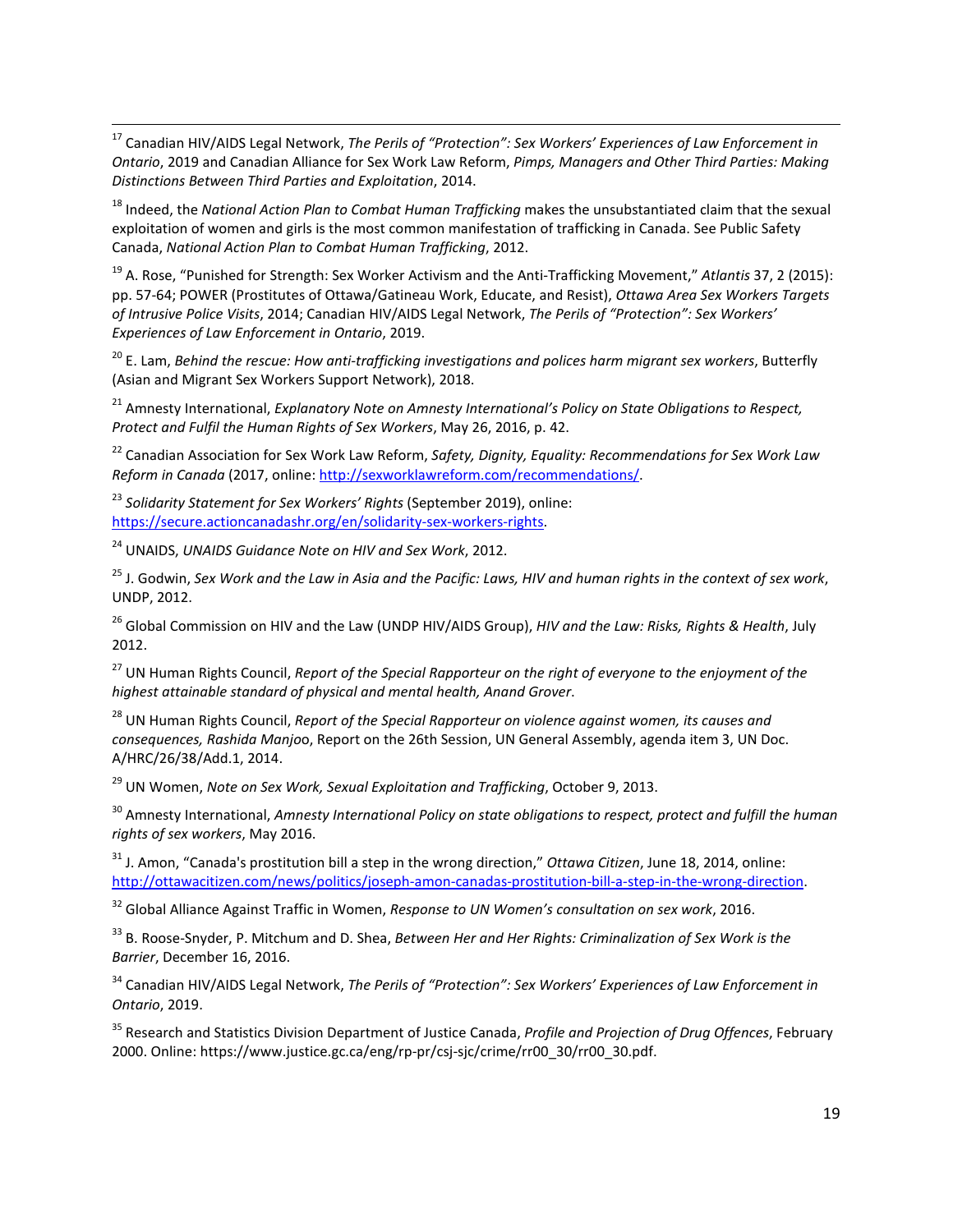<span id="page-19-0"></span><sup>36</sup> Statistics Canada, *Police-reported crime statistics in Canada, 2015*, July 20, 2016; Statistics Canada, *Policereported crime statistics, 2016*, July 24, 2017; Statistics Canada, *Unfounded criminal incidents in Canada, 2017*, July 23, 2018; and Statistics Canada, *Police-reported crime statistics, 2018*, July 22, 2019.  $\overline{a}$ 

<span id="page-19-1"></span><sup>37</sup> See, for example, S. Boyd, *Drug use, arrests, policing, and imprisonment in Canada and BC, 2015–2016*, March 9, 2018 and S. Boyd, *Addendum: Drug Arrests in Canada, 2017*, September 15, 2018.

<span id="page-19-2"></span><sup>38</sup> Global Commission on Drug Policy, *Advancing Drug Policy Reform: A New Approach to Decriminalization*, 2016. Online: https://www.globalcommissionondrugs.org/wp-content/uploads/2016/11/GCDP-Report-2016- ENGLISH.pdf.

<sup>39</sup> UK Home Office, *Drugs: International Comparators*, 2014. Online:

<span id="page-19-3"></span>https://www.gov.uk/government/uploads/system/uploads/attachment\_data/file/368489/DrugsInternationalCom parators.pdf.

<sup>40</sup> Statistics Canada, Canadian Tobacco, Alcohol and Drugs Survey (CTADS): summary of results for 2017, 2018.

<span id="page-19-4"></span><sup>41</sup> Statistics Canada, *Canadian Tobacco, Alcohol and Drugs Survey (CTADS): summary of results for 2015*, 2016.

<span id="page-19-5"></span><sup>42</sup> Government of Canada, Opioid-related harms in Canada, September 2020, Available at [https://health](https://health-infobase.canada.ca/substance-related-harms/opioids/)[infobase.canada.ca/substance-related-harms/opioids/.](https://health-infobase.canada.ca/substance-related-harms/opioids/)

<span id="page-19-6"></span><sup>43</sup> See, for example, C. Bains, "B.C. overdose crisis: New public health order issued after record number of monthly deaths,[" The Canadian Press,](https://www.ctvnews.ca/the-canadian-press-1.4652320) September 16, 2020, online[: https://bc.ctvnews.ca/b-c-overdose-crisis-new-public](https://bc.ctvnews.ca/b-c-overdose-crisis-new-public-health-order-issued-after-record-number-of-monthly-deaths-1.5107303)[health-order-issued-after-record-number-of-monthly-deaths-1.5107303;](https://bc.ctvnews.ca/b-c-overdose-crisis-new-public-health-order-issued-after-record-number-of-monthly-deaths-1.5107303) M. Draaisma, "Toronto had record 27 suspected overdose-related deaths in July," CBC News, August 10, 2020, online:

<span id="page-19-8"></span><span id="page-19-7"></span>[https://www.cbc.ca/news/canada/toronto/toronto-27-suspected-overdose-related-deaths-july-1.5681459l;](https://www.cbc.ca/news/canada/toronto/toronto-27-suspected-overdose-related-deaths-july-1.5681459l) A. Bridges, "Drug users, advocates weigh in on why Sask. overdose deaths are at record high," CBC News, September 14, 2020. Online[: https://www.cbc.ca/news/canada/saskatoon/overdose-deaths-record-interviews-addicts](https://www.cbc.ca/news/canada/saskatoon/overdose-deaths-record-interviews-addicts-saskatchewan-1.5723019)[saskatchewan-1.5723019.](https://www.cbc.ca/news/canada/saskatoon/overdose-deaths-record-interviews-addicts-saskatchewan-1.5723019)

<span id="page-19-9"></span> $44$ J. Lavoie, Opioid-related overdose deaths in Toronto double year over year, 2020, online: [https://www.toronto.com/news-story/10225307-opioid-related-overdose-deaths-in-toronto-double-year-over](https://www.toronto.com/news-story/10225307-opioid-related-overdose-deaths-in-toronto-double-year-over-year/)[year/.](https://www.toronto.com/news-story/10225307-opioid-related-overdose-deaths-in-toronto-double-year-over-year/)

<sup>45</sup> J. Rankin & S. Contenta, "Toronto marijuana arrests reveal 'startling' racial divide," *Toronto Star*, July 6, 2017.

<sup>46</sup> K. Samuels-Wortley, "Youthful Discretion: Police Selection Bias in Access to Pre-Charge Diversion Programs in Canada," *Race and Justice* 1-24, 2019.

<sup>47</sup> R. Browne, "Black and Indigenous people are overrepresented in Canada's weed arrests," *Vice News*, April 18, 2018.

<sup>48</sup> A. Owusu-Bempah & A. Luscombe, "Race, cannabis and the Canadian war on drugs: An examination of cannabis arrest data by race in five cities," *[International Journal of Drug Policy](https://www.sciencedirect.com/science/journal/09553959)*, 1 October 2020, 102937.

<sup>49</sup> See: Office of the Correctional Investigator, *A Case Study of Diversity in Corrections: The Black Inmate Experience in Federal Penitentiaries – Final Report*, 2013; Office of the Correctional Investigator of Canada, *Annual Report 2014–2015 of the Office of the Correctional Investigator*, 2015; Office of the Correctional Investigator of Canada, *Annual report of the Office of the Correctional Investigator 2016-2017*, 2017; Office of the Correctional Investigator of Canada, *Annual report of the Office of the Correctional Investigator, 2012-2013*, 2013.

<sup>50</sup> Release, *A Quiet Revolution: Drug Decriminalisation Across the Globe* (2<sup>nd</sup> ed), March 2016. See also Global Commission on Drug Policy, *Advancing Drug Policy Reform: A New Approach to Decriminalization*, 2016.

<sup>51</sup>E. van der Meulen, S.K.H. Chu & J. Butler-McPhee. "'That's why people don't call 911': Ending Routine Police Attendance at Drug Overdoses," *International Journal of Drug Policy* 2020 (forthcoming, on file); J. Butler-McPhee, S.K.H. Chu & E. van der Meulen, *The Good Samaritan Drug Overdose Act: The Good, the Bad and the Ineffective*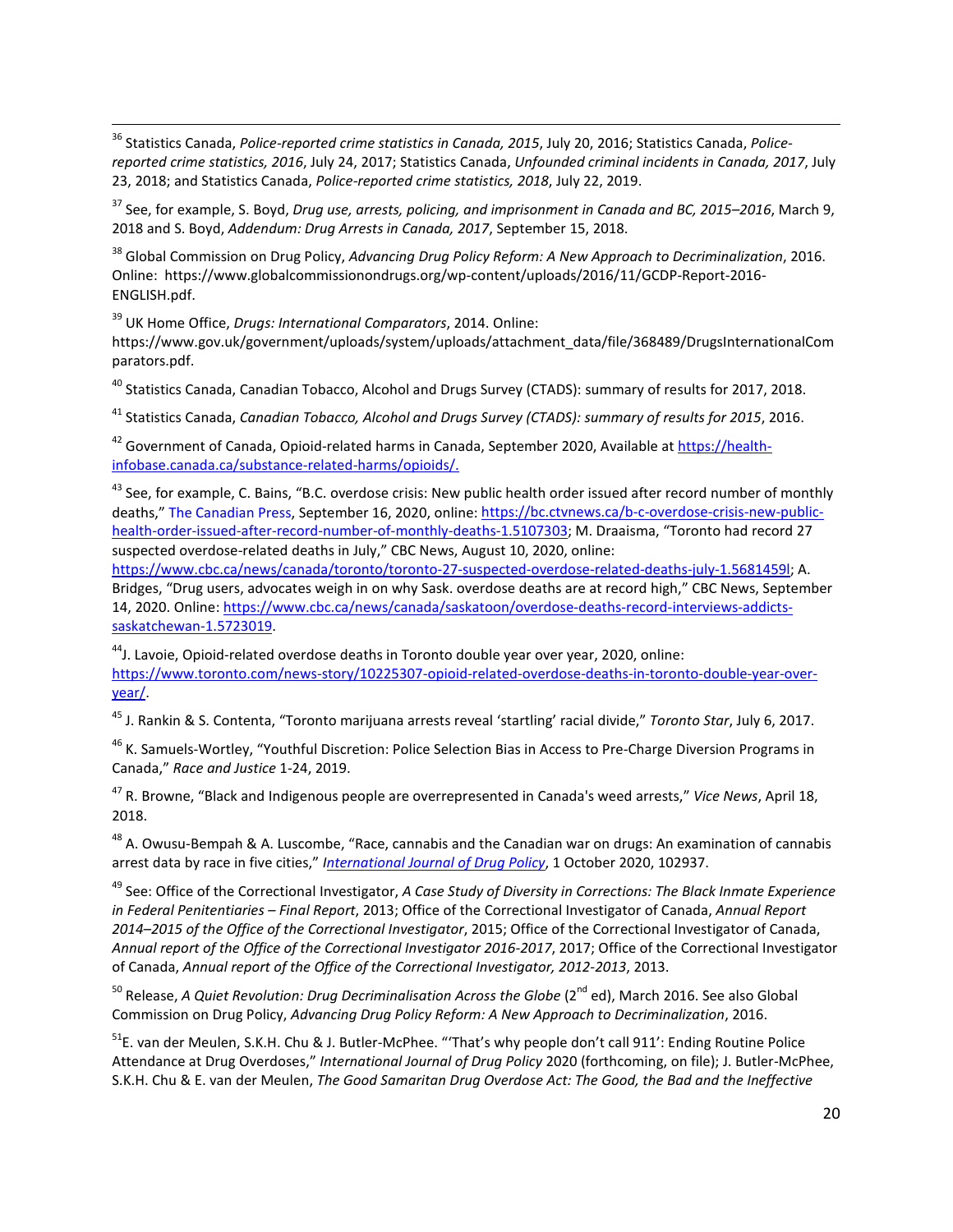<span id="page-20-9"></span>(HIV Legal Network, 2020), online: [http://www.hivlegalnetwork.ca/site/the-good-samaritan-drug-overdose-act](http://www.hivlegalnetwork.ca/site/the-good-samaritan-drug-overdose-act-the-good-the-bad-and-the-ineffective/?lang=en)[the-good-the-bad-and-the-ineffective/?lang=en.](http://www.hivlegalnetwork.ca/site/the-good-samaritan-drug-overdose-act-the-good-the-bad-and-the-ineffective/?lang=en)

 $\overline{a}$ 

<sup>52</sup> Canadian HIV/AIDS Legal Network et al., *Open letter to the Hon. Patty Hajdu, Minister of Health et al.*, May 13, 2020 (updated September 21, 2020), endorsed by more than 170 civil society organizations across Canada, online: [http://www.hivlegalnetwork.ca/site/letter-to-canadian-government-decriminalize-simple-drug-possession](http://www.hivlegalnetwork.ca/site/letter-to-canadian-government-decriminalize-simple-drug-possession-immediately/?lang=en)[immediately/?lang=en.](http://www.hivlegalnetwork.ca/site/letter-to-canadian-government-decriminalize-simple-drug-possession-immediately/?lang=en) 

<sup>53</sup> Canadian Public Health Association, Decriminalization of personal use of psychoactive substances, position statement, October 2017. Online:

[www.cpha.ca/sites/default/files/uploads/policy/positionstatements/decriminalization-positionstatement-e.pdf](https://www.cpha.ca/sites/default/files/uploads/policy/positionstatements/decriminalization-positionstatement-e.pdf)

<sup>54</sup> Canadian Mental Health Association, Care not Corrections: Relieving the Opioid Crisis in Canada, April 2018. Online[: https://cmha.ca/wp-content/uploads/2018/04/CMHA-Opioid-Policy-Full-Report\\_Final\\_EN.pdf](https://cmha.ca/wp-content/uploads/2018/04/CMHA-Opioid-Policy-Full-Report_Final_EN.pdf)

<sup>55</sup> Canadian HIV/AIDS Legal Network, "Canada must adopt a human-rights based approach to drug policy," November 22, 2018. Online: [www.aidslaw.ca/site/statement-canada-must-adopt-a-human-rights-based-approach](http://www.aidslaw.ca/site/statement-canada-must-adopt-a-human-rights-based-approach-to-drug-policy/?lang=en)[to-drug-policy/?lang=en.](http://www.aidslaw.ca/site/statement-canada-must-adopt-a-human-rights-based-approach-to-drug-policy/?lang=en)

<sup>56</sup> T. Wright, "Talks needed on decriminalizing hard drugs to address opioid crisis, Tam says," The Canadian Press, August 22, 2020. Online: [https://www.thestar.com/news/canada/2020/08/22/talks-needed-on-decriminalizing](https://www.thestar.com/news/canada/2020/08/22/talks-needed-on-decriminalizing-hard-drugs-to-address-opioid-crisis-tam-says.html)[hard-drugs-to-address-opioid-crisis-tam-says.html.](https://www.thestar.com/news/canada/2020/08/22/talks-needed-on-decriminalizing-hard-drugs-to-address-opioid-crisis-tam-says.html)

<sup>57</sup> Toronto Board of Health, Item HL28.2: A Public Health Approach to Drug Policy, July 16, 2018 and

Toronto Board of Health, Item HL17.2: Toronto Overdose Action Plan: Status Report 2020, June 8, 2020.

<sup>58</sup> E. Mathieu, "Chief medical officer calls for decriminalization of all drugs for personal use," The Toronto Star, July 9, 2018.

<sup>59</sup> Santé Montréal, "La directrice régionale de santé publique de Montréal salue les recommandations de Toronto" news release, July 27, 2018. Online:

<span id="page-20-0"></span>[https://santemontreal.qc.ca/population/actualites/nouvelle/decriminalisation-des-drogues-pour-usage](https://santemontreal.qc.ca/population/actualites/nouvelle/decriminalisation-des-drogues-pour-usage-personnel/)[personnel/.](https://santemontreal.qc.ca/population/actualites/nouvelle/decriminalisation-des-drogues-pour-usage-personnel/) 

<span id="page-20-1"></span><sup>60</sup> J. Ling, "Seven Chief Public Health Officers Call for Drug Decriminalization, But Justin Trudeau Isn't Budging," Vice News, September 2, 2020. Online: [https://www.vice.com/en\\_ca/article/935j58/seven-chief-public-health-officers](https://www.vice.com/en_ca/article/935j58/seven-chief-public-health-officers-call-for-drug-decriminalization-but-justin-trudeau-isnt-budging)[call-for-drug-decriminalization-but-justin-trudeau-isnt-budging.](https://www.vice.com/en_ca/article/935j58/seven-chief-public-health-officers-call-for-drug-decriminalization-but-justin-trudeau-isnt-budging)

<span id="page-20-2"></span><sup>61</sup> Winnipeg Regional Health Authority, Position statement on harm reduction, December 2016. Online: <https://serc.mb.ca/wp-content/uploads/2018/06/HarmReduction-wrha.pdf>

<span id="page-20-3"></span> $62$  J. Ling, "Seven Chief Public Health Officers Call for Drug Decriminalization, But Justin Trudeau Isn't Budging," Vice News, September 2, 2020. Online: [https://www.vice.com/en\\_ca/article/935j58/seven-chief-public-health-officers](https://www.vice.com/en_ca/article/935j58/seven-chief-public-health-officers-call-for-drug-decriminalization-but-justin-trudeau-isnt-budging)[call-for-drug-decriminalization-but-justin-trudeau-isnt-budging](https://www.vice.com/en_ca/article/935j58/seven-chief-public-health-officers-call-for-drug-decriminalization-but-justin-trudeau-isnt-budging)

<span id="page-20-5"></span><span id="page-20-4"></span><sup>63</sup> C. Bains, "B.C. doctor calls for illicit drug regulation to save lives," The Canadian Press, July 26, 2019. Online: [https://www.theglobeandmail.com/canada/article-bc-doctor-calling-for-legalizing-drugs-to-save-lives/.](https://www.theglobeandmail.com/canada/article-bc-doctor-calling-for-legalizing-drugs-to-save-lives/)

<span id="page-20-6"></span><sup>64</sup> British Columbia Office of the Provincial Health Officer, Stopping the Harm: Decriminalization of People who use Drugs in BC, April 2019. Online: www2.gov.bc.ca/assets/gov/health/about-bc-s-health-care-system/office-of-theprovincial-health-officer/reports-publications/special-reports/stopping-the-harm-report.pdf.

<span id="page-20-8"></span><span id="page-20-7"></span> $65$  A. Woo, "Vancouver mayor calls for drug decriminalization after record year for opioid overdoses," Globe and Mail, March 28, 2018. Online: [https://www.theglobeandmail.com/canada/british-columbia/article-vancouver](https://www.theglobeandmail.com/canada/british-columbia/article-vancouver-mayor-calls-for-drug-decriminalization-after-record-year-for/)[mayor-calls-for-drug-decriminalization-after-record-year-for/;](https://www.theglobeandmail.com/canada/british-columbia/article-vancouver-mayor-calls-for-drug-decriminalization-after-record-year-for/)

<sup>66</sup> "City of Vancouver calls for decriminalization of drug possession," CBC News, March 9, 2018. Online: [https://www.cbc.ca/news/canada/british-columbia/city-of-vancouver-drug-possession-1.4570720.](https://www.cbc.ca/news/canada/british-columbia/city-of-vancouver-drug-possession-1.4570720)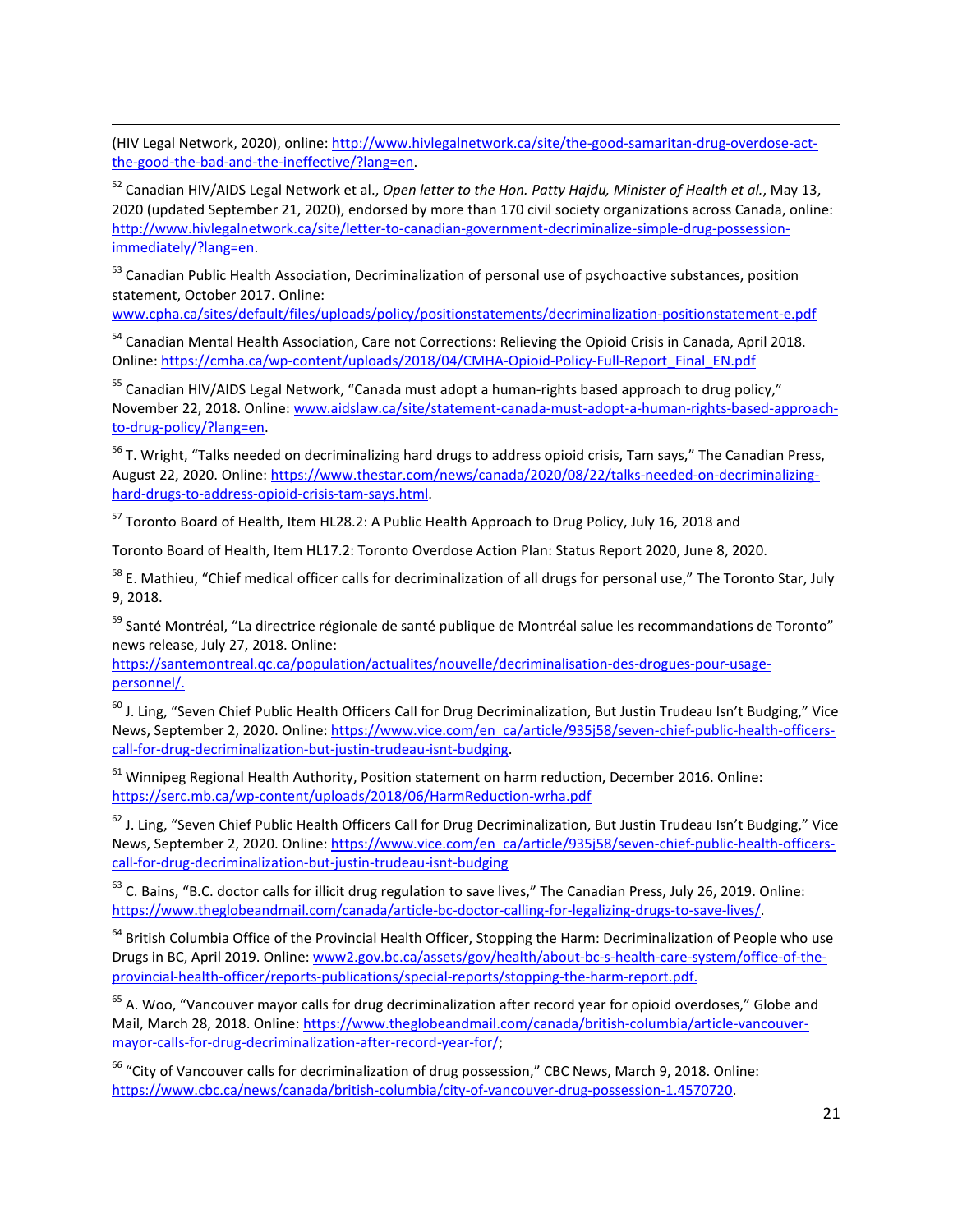$^{67}$  R. Shaw, "B.C. asks Ottawa for drug decriminalization, but hasn't made provincial reforms," Vancouver Sun, July 22, 2020, online: [https://vancouversun.com/news/politics/b-c-asks-ottawa-for-drug-decriminalization-but-hasnt](https://vancouversun.com/news/politics/b-c-asks-ottawa-for-drug-decriminalization-but-hasnt-made-provincial-reforms)[made-provincial-reforms.](https://vancouversun.com/news/politics/b-c-asks-ottawa-for-drug-decriminalization-but-hasnt-made-provincial-reforms)  $\overline{a}$ 

<span id="page-21-0"></span><sup>68</sup> K. Vallier, "St. Catharines Council Endorses Decriminalization of Illicit Drugs," The Niagara Independent, August 4, 2020, online: [https://niagaraindependent.ca/st-catharines-council-endorses-decriminalization-of-illicit-drugs/.](https://niagaraindependent.ca/st-catharines-council-endorses-decriminalization-of-illicit-drugs/) 

<span id="page-21-1"></span> $69$  T. Lupick, "Liberal party members overwhelmingly vote for decriminalizing drugs while Trudeau repeats opposition," Georgia Straight, April 23, 2018.

<span id="page-21-2"></span> $70$  See, for example, NDP Convention 2018, Resolution on "Decriminalization of Drug Possession," 2018; "Green Party would decriminalize all drug possession if elected," CBC News, September 21, 2019; and individual federal parties' responses to Canadian HIV/AIDS Legal Network, Federal Election 2019 Questionnaire, September 2019, online: [http://www.aidslaw.ca/site/federal-election-2019/?lang=en.](http://www.aidslaw.ca/site/federal-election-2019/?lang=en)

<span id="page-21-3"></span><sup>71</sup> Canadian Association of Chiefs of Police, *Decriminalization for Simple Possession of Illicit Drugs: Exploring Impacts on Public Safety and Policing*, 2020, online[: http://www.cacp.ca/index.html?asst\\_id=2189.](http://www.cacp.ca/index.html?asst_id=2189)

<span id="page-21-5"></span><span id="page-21-4"></span><sup>72</sup> Guideline of the Director Issued under Section 3(3)(c) of the Director of Public Prosecutions Act: "5.13 Prosecution of Possession of Controlled Substances Contrary to s. 4(1) of the Controlled Drugs and Substances Act," *Public Prosecution Service of Canada Deskbook*, August 17, 2020, online: [https://www.ppsc](https://www.ppsc-sppc.gc.ca/eng/pub/fpsd-sfpg/fps-sfp/tpd/p5/ch13.html)[sppc.gc.ca/eng/pub/fpsd-sfpg/fps-sfp/tpd/p5/ch13.html](https://www.ppsc-sppc.gc.ca/eng/pub/fpsd-sfpg/fps-sfp/tpd/p5/ch13.html)**.**

<span id="page-21-6"></span><sup>73</sup> See, for example, Anand Grover, *Report of the Special Rapporteur on the right of everyone to the enjoyment of the highest attainable standard of physical and mental health*, UN General Assembly, 65th Session, UN Doc A/65/255, August 6, 2010; Anand Grover, *Submission to the Committee against Torture regarding drug control laws*, October 19, 2012; Anand Grover, *Open letter by the Special Rapporteur on the right of everyone to the highest attainable standard of mental and physical health, Dainius Pūras, in the context of the preparations for the UN General Assembly Special Session on the Drug Problem (UNGASS)*, to UNODC Executive Director Yury Fedotov, December 7, 2015.

<span id="page-21-7"></span><sup>74</sup> Juan E. Méndez, *Report of the Special Rapporteur on torture and other cruel, inhuman or degrading treatment or*  punishment, UN General Assembly, 22<sup>nd</sup> Session, UN Doc A/HRC/22/53, February 1, 2013.

<span id="page-21-8"></span><sup>75</sup> International Centre on Human Rights and Drug Policy, UNAIDS, UNDP, WHO, *International Guidelines on Human Rights and Drug Policy*, March 2019. Online: [https://www.humanrights-drugpolicy.org/.](https://www.humanrights-drugpolicy.org/) 

<span id="page-21-9"></span><sup>76</sup> Global Commission on Drug Policy, *Advancing Drug Policy Reform: A New Approach to Decriminalization*, November 2016.

<span id="page-21-11"></span><span id="page-21-10"></span><sup>77</sup> United Nations Chief Executives Board, Summary of Deliberations: Segment 2: common United Nations system position on drug policy, UN System, 2<sup>nd</sup> regular session of 2018, UN Doc CEB/2018/2, January 18, 2019; United Nations Chief Executives Board, *United Nations system common position supporting the implementation of the international drug control policy through effective inter-agency collaboration*, UNCEB, 2<sup>nd</sup> Session, Annex 1, UN Doc. CEB/2018/2, January 18, 2019.

<span id="page-21-12"></span> $78$  If such an approach is taken, then any threshold quantities should:

- be set high to reflect actual use or quantities people are likely to possess for personal consumption and/or small-scale sharing or selling (e.g., including for subsistence), that is determined by a special commission that includes people who use drugs, and periodically reviewed and updated to reflect developments in real-world patterns of use, sharing or selling;
- be clearly understandable and communicated to consumers, law enforcement and the public; and
- serve as floor, not a ceiling i.e. possession or transfer of a quantity *below* the set threshold is *never* a crime. In the case of possession or transfer of a quantity *above* the threshold, the burden of proof remains on the prosecution to prove intent to sell in order to secure a conviction, be it for possession for the purpose of trafficking or actual trafficking, and a court can still decide, based on the evidence before it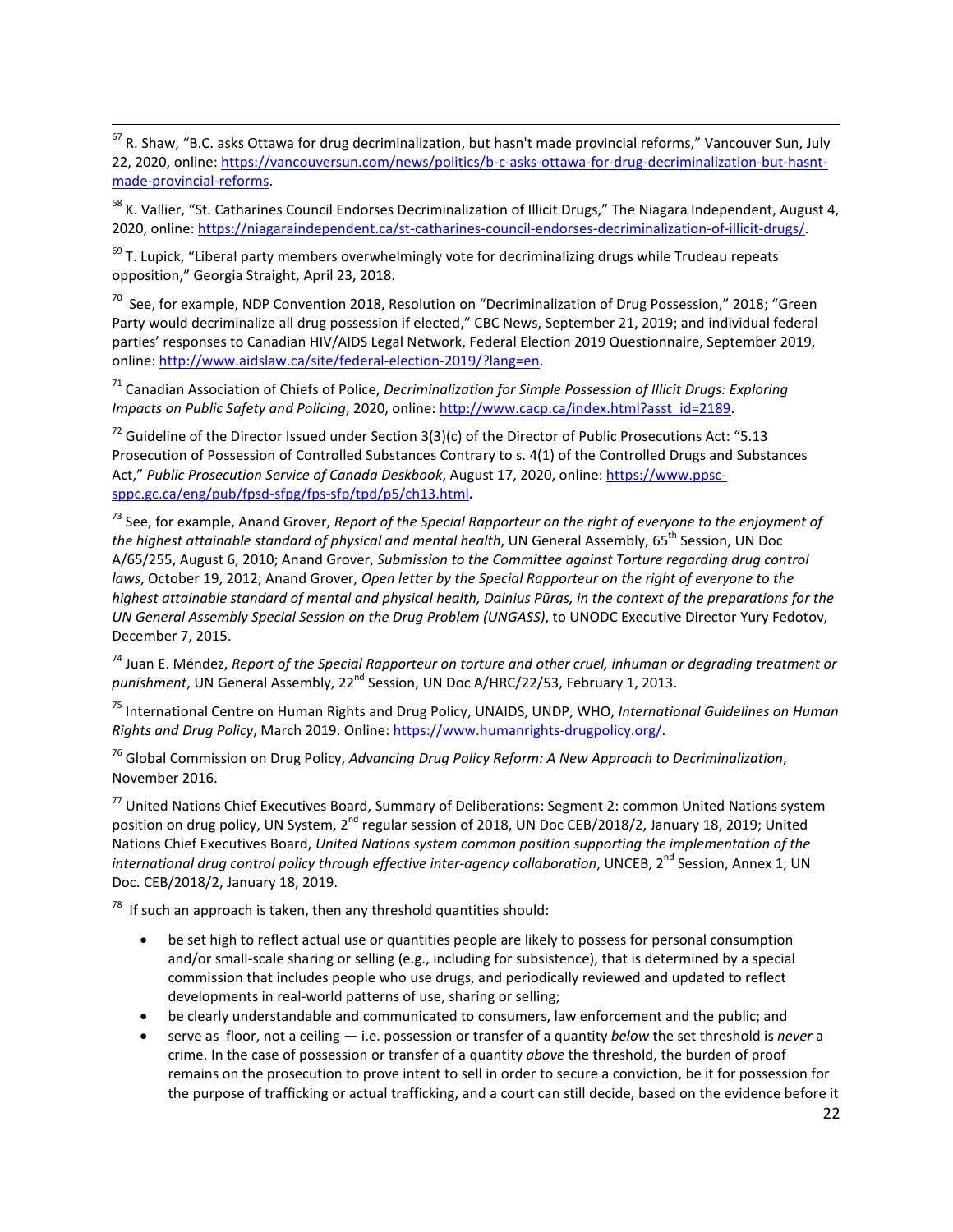in a given case, that the possession was for personal use and not for the purpose of trafficking, or that the transfer of the substance did not amount to trafficking.

 $^{79}$  This calculation excludes costs associated with the use of alcohol and tobacco, and includes cannabis and other criminalized substances, as the survey preceded the legalization of non-medical cannabis. The inclusion of "violent and non-violent crimes that would not have occurred without some substance use" was based on a "comprehensive survey administered to offenders when they are admitted to federal penitentiaries that specifically asks about the role psychoactive substances played in their crimes." See: Canadian Substance Use Costs and Harms Scientific Working Group, *Canadian substance use costs and harms 2015–2017*, Canadian Institute for Substance Use Research and the Canadian Centre on Substance Use and Addiction, 2020.

<sup>80</sup> See, for example, Global Commission on Drug Policy, *Advancing Drug Policy Reform: A New Approach To Decriminalization*, 2016 and R. Gonçalves, A. Lourenço & S. Nogueira da Silva, "A social cost perspective in the wake of the Portuguese strategy for the fight against drugs," *International Journal of Drug Policy* 26:2, February 2015, pp. 199-209.

<sup>81</sup> C. Hastings, C. Kazatchkine and E. Mykhalovskiy, *HIV criminalization in Canada: key trends and patterns*, March 2017; and ongoing tracking of cases by the HIV Legal Network (material on file).

<sup>82</sup> E. J. Bernard and S. Cameron, *Advancing HIV Justice 2: Building momentum in global advocacy against HIV criminalisation,* HIV Justice Network and Global Network of People Living with HIV (GNP+), April 2016.

<sup>83</sup> *R. v. Mabior*, 2012 SCC 47 and *R. v D.C*., 2012 SCC 48.

 $\overline{a}$ 

<sup>84</sup> For example, when used correctly and no breakage occurs, condoms are 100% effective at preventing the transmission of HIV, and condomless sex with a person living with HIV under effective antiretroviral therapy poses no risk of transmission: M. Loutfy, M. Tyndall et al., "Canadian consensus statement on HIV and its transmission in the context of the criminal law," *Canadian Journal of Infectious Diseases & Medical Microbiology* 25, 3 (2014): pp. 135–140; F. Barré-Sinoussi et al., "Expert consensus statement on the science of HIV in the context of criminal law," *Journal of the International AIDS Society*, 2018, 21:e25161, July 2018.

<sup>85</sup> S. E. Patterson et al., "The impact of criminalization of HIV non-disclosure on the health care engagement of women living with HIV in Canada: a comprehensive review of the evidence," *Journal of the International AIDS Society*18, 1 (2015): 20572; E. Mykhalovskiy, "The public health implications of HIV criminalization: past, current, and future research directions," *Critical Public Health* 25, 4 (2015): pp. 373–385.

<sup>86</sup> UNAIDS/UNDP, *Policy Brief: Criminalization of HIV Transmission*, August 2008.

<sup>87</sup> Global Commission on HIV and the Law (UNDP HIV/AIDS Group), *HIV and the Law: Risks, Rights & Health*, July 2012.

88 UN Human Rights Council, *Report of the Special Rapporteur on the right of everyone to the enjoyment of the highest attainable standard of physical and mental health, Anand Grover*, Report on the 14th session, UN General Assembly, agenda item 3, UN Doc. A/HRC/14/20, April 27, 2010.

<sup>89</sup> UN Committee on Economic, Social and Cultural Rights, *General comment No. 22 (2016) on the right to sexual and reproductive health (Article 12 of the International Covenant on Economic, Social and Cultural Rights),* UN Doc. E/C.12/GC/22, May 2016, para. 40.

<sup>90</sup> UN Committee on the Rights of the Child, *General Comment No. 20*, 2016.

<span id="page-22-0"></span><sup>91</sup> See the perspectives articulated in the documentary film, *Consent: HIV non-disclosure and sexual assault law*, Goldelox Productions & Canadian HIV/AIDS Legal Network, 2015.

<sup>92</sup> UN Committee on the Elimination of Discrimination Against Women, *Concluding Observations: Canada*, UN Doc. CEDAW/C/CAN/CO/8-9, November 2016, at paras 42 and 43.